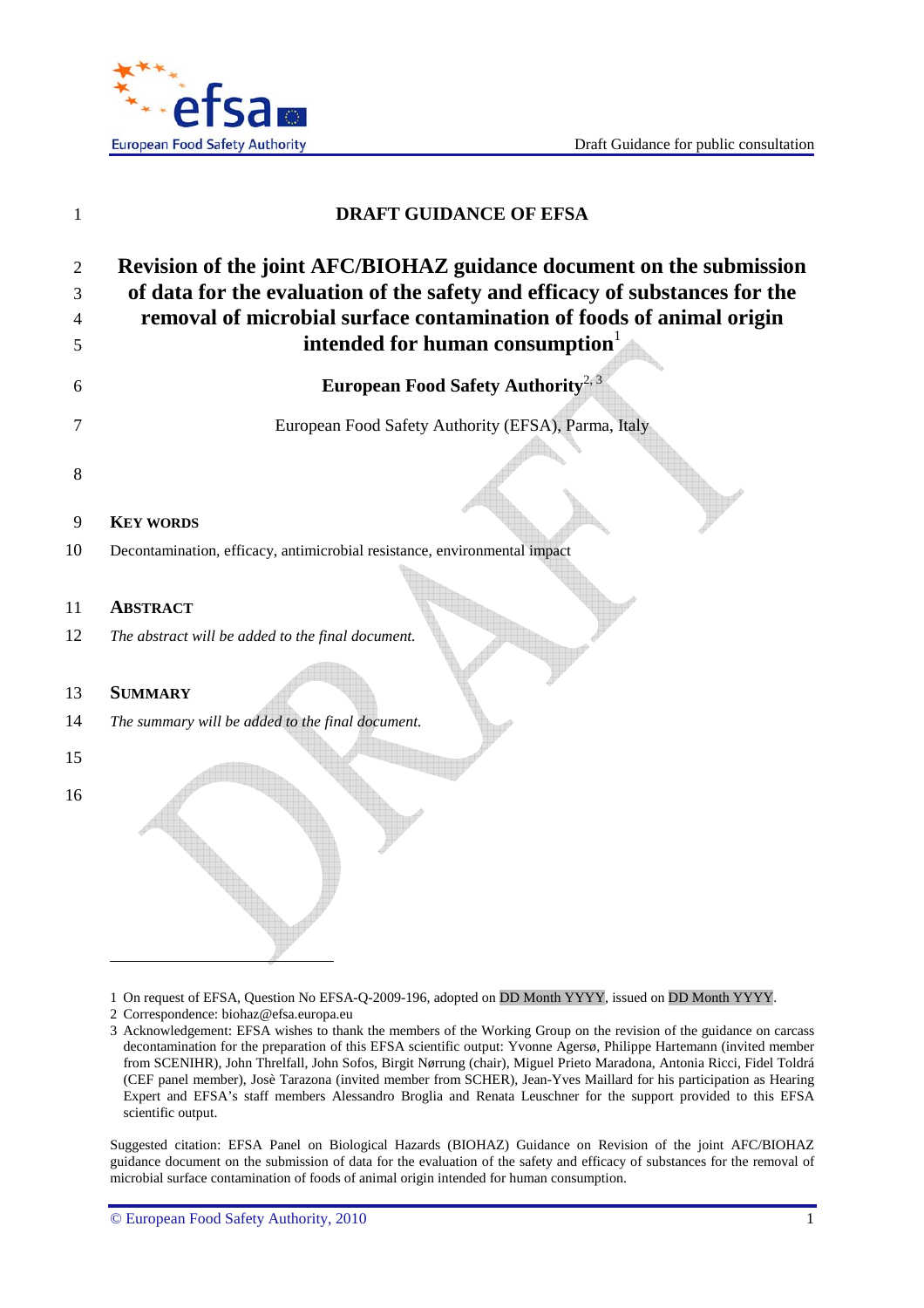

#### 17 TABLE OF CONTENTS

| 18 |                                                                                          |  |
|----|------------------------------------------------------------------------------------------|--|
| 19 |                                                                                          |  |
| 20 |                                                                                          |  |
| 21 |                                                                                          |  |
| 22 |                                                                                          |  |
| 23 |                                                                                          |  |
| 24 | $\mathbf{1}$ .                                                                           |  |
| 25 | 2.                                                                                       |  |
| 26 | 3.                                                                                       |  |
| 27 | 3.1.                                                                                     |  |
| 28 | 3.2.                                                                                     |  |
| 29 | 3.3.                                                                                     |  |
| 30 | 4.                                                                                       |  |
| 31 | 4.1.                                                                                     |  |
| 32 | 4.2.                                                                                     |  |
| 33 | 4.3.                                                                                     |  |
| 34 | 4.4.                                                                                     |  |
| 35 | 4.5.                                                                                     |  |
| 36 | 5.                                                                                       |  |
| 37 | 6.                                                                                       |  |
| 38 | INFORMATION REQUIRED TO ASSESS THE EFFICACY OF A FORMULATED<br>7.                        |  |
| 39 |                                                                                          |  |
| 40 | INFORMATION NECESSARY FOR THE EVALUATION OF THE POTENTIAL<br>8 <sup>1</sup>              |  |
| 41 |                                                                                          |  |
| 42 | 8.1.                                                                                     |  |
| 43 | 8.2.                                                                                     |  |
| 44 | 8.3.                                                                                     |  |
| 45 | 9.<br>INFORMATION NECESSARY FOR THE EVALUATION OF THE                                    |  |
| 46 | TOXICOLOGICALENVIRONMENTAL IMPACT OF THE SUBSTANCES  14                                  |  |
| 47 | 9.1.                                                                                     |  |
| 48 | 9.2.<br>Assessing environmental impacts via wastewater emissions (pre-market).  15       |  |
| 49 | Requirements related to the post-market monitoring of the environmental risk  17<br>9.3. |  |
| 50 |                                                                                          |  |
| 51 |                                                                                          |  |
| 52 |                                                                                          |  |
| 53 |                                                                                          |  |
|    |                                                                                          |  |
| 54 |                                                                                          |  |
|    |                                                                                          |  |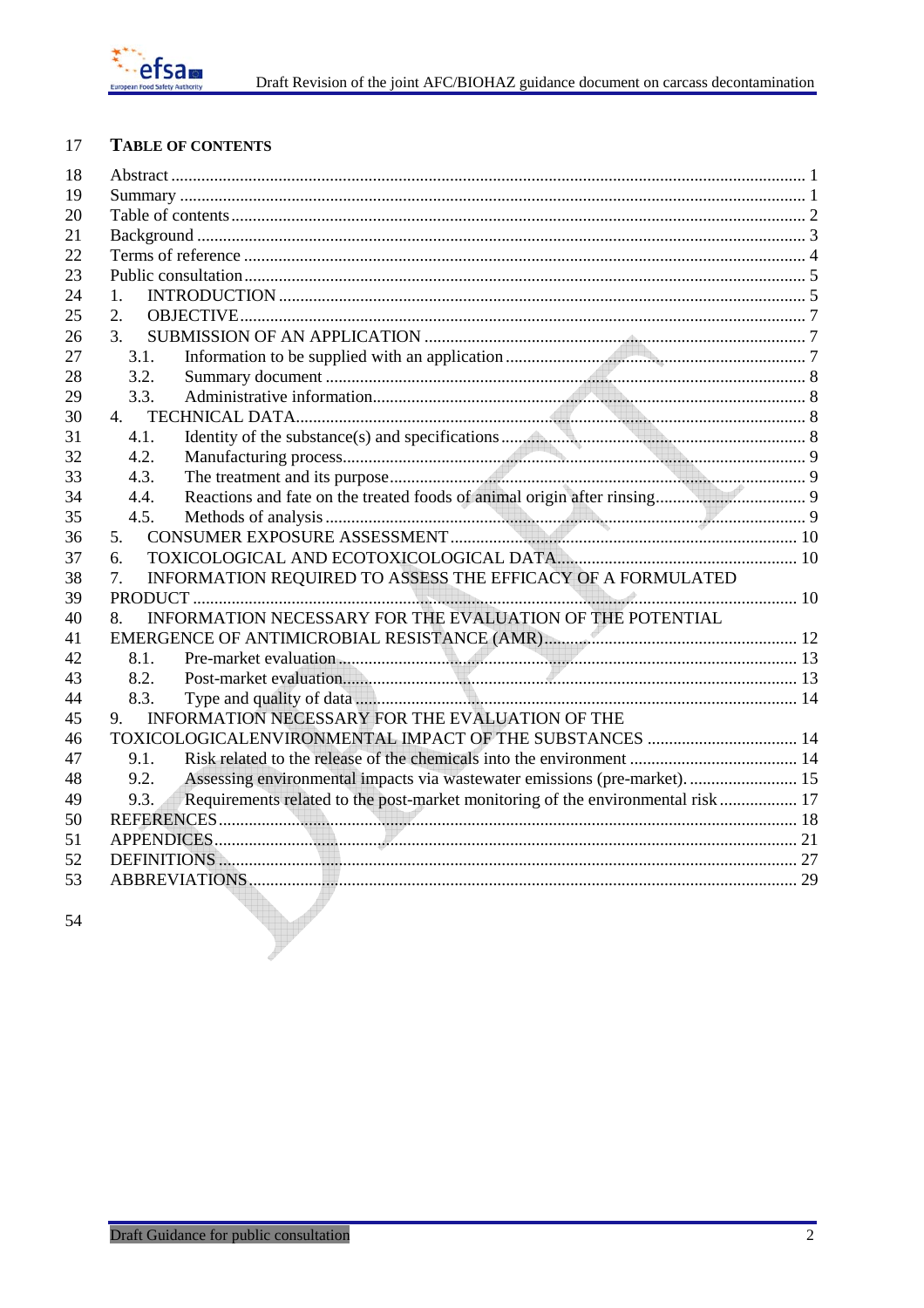

## 55 **BACKGROUND**

56 Article 3(2) of Regulation 853/2004 of the European Parliament and Council, which lays down 57 specific hygiene rules for foods of animal origin, constitutes the legal basis for the use of substances 58 other than potable water or clean water to remove surface contamination from foods of animal origin 59 intended for human consumption. The use of substance(s) for the removal of microbial surface 60 contamination of foods of animal origin is authorised according to the legislative procedures of the 61 European Commission (EC). The EC shall consult EFSA on any matter within the scope of 62 Regulation 853/2004 that could have a significant impact on public health. Indeed, EFSA in its role as 63 the EU risk assessment body in food safety is responsible for the evaluation of the safety and efficacy

- 64 of substances to be used to remove microbial surface contamination of foods of animal origin.
- 65 Decontamination treatments involve the application of a substance at a given step during the slaughter 66 process in order to reduce the microbial contamination level of carcasses. Therefore there are three 67 main aspects to be considered when assessing the substances: i) safety of the intended substance 68 itself, ii) its effect as to the development of antimicrobial resistance and iii) the efficacy i.e. does the 69 use of the substance in practice decrease the level of contamination of pathogenic bacteria. For this
- 70 purpose, EFSA issued a guidance document (EFSA, 2006) which points out the major components
- 71 and data that a dossier/application should contain in order to demonstrate that the substance intended
- 72 to be used for the removal of microbial surface contamination of foods of animal origin is both safe
- 73 and efficacious.

74 So far, the only substances where both the safety and efficacy has been assessed are peroxyacids 75 (EFSA, 2005b). In evaluating both the safety and efficacy of peroxyacids intended to be used to 76 reduce the microbial surface contamination of foods of animal origin such as poultry carcasses, the 77 EFSA Panel on additives, flavourings, processing aids and materials in contact with food (AFC) 78 concluded that, based on the data available, there was no safety concern, within the proposed 79 conditions of use (EFSA, 2005a). For its part, the Scientific Panel on Biological Hazards (BIOHAZ) 80 concluded that, owing to lack of sufficient data available to the Panel, including those submitted by 81 the applicant, it was unable to say if this substance effectively killed or reduced pathogenic bacteria 82 on poultry carcasses (EFSA, 2005b).

- 83 The BIOHAZ Panel concluded that the use of substance(s) for decontamination treatments will be 84 regarded efficacious when any reduction of the prevalence and/or numbers of pathogenic target 85 bacteria is statistically significant when compared to the control (e.g. water) and, at the same time, 86 this reduction has a positive impact on reduction of human illness cases (EFSA, 2008a). On the one 87 hand efficacy depends on a range of factors such as concentration, contact time, temperature and
- 88 mode of application, the microbial load of the surface and other conditions of application.
- 89 In addition, concern has recently been raised about the potential for microorganism(s) to develop 90 resistance to substances used for decontamination of carcasses. In most cases, such resistance could 91 be developed following the improper use or storage of the substances resulting in a decrease in their 92 effectiveness (EFSA, 2008a).
- 93 The BIOHAZ Panel concluded that despite a long history of use, there are currently no published data 94 to conclude that the application of the four substances - chlorine dioxide, acidified sodium chlorite, 95 trisodium phosphate, peroxyacids (EFSA, 2008a) to remove microbial contamination of poultry 96 carcasses at the proposed conditions of use will lead to the occurrence of acquired reduced 97 susceptibility to these substances or to antimicrobial resistance (AMR). The Panel recommended that 98 additional research on the likelihood of the emergence of acquired reduced susceptibility to 99 substances used for decontamination treatments and resistance to antimicrobials should be encouraged 100 (EFSA, 2008a).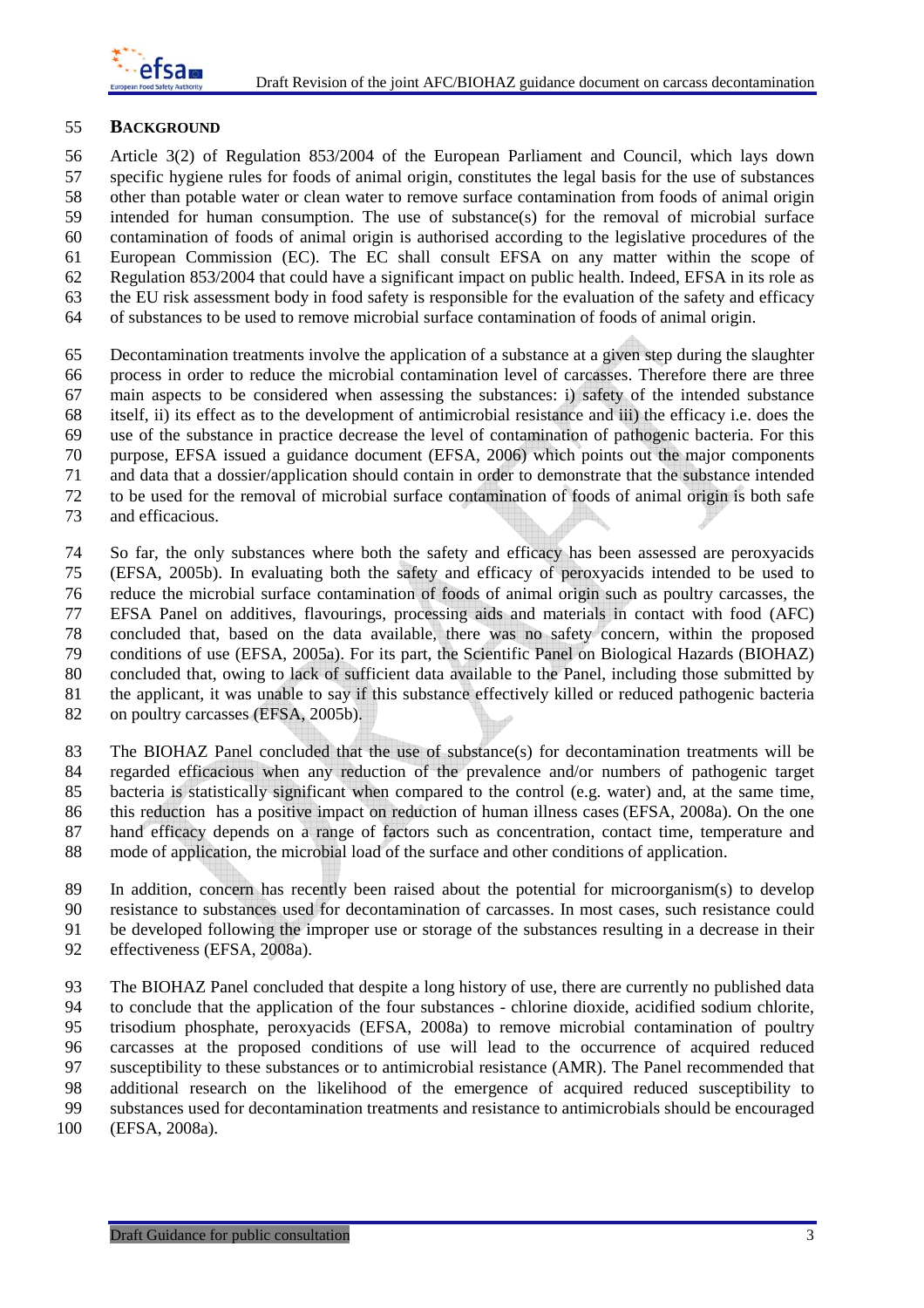

- 101 The BIOHAZ Panel further recommended the revision of the guidance on the submission of data for
- 102 the evaluation of the efficacy of substances for the removal of microbial surface contamination of
- 103 foods of animal origin.

104 An assessment on the same four substances was conducted by the Scientific Committee on Emerging 105 and Newly Identified Health Risks (SCENIHR), and the Scientific Committee on Health and 106 Environmental Risks (SCHER) about the environmental impact of the above and their effect on AMR 107 of the above mentioned four substances when used for the removal of microbial surface 108 contamination of poultry carcasses (SCHER/SCENIHR 2008). In this opinion it was concluded that 109 the discharge of these substances may pose an environmental risk, unless properly treated in waste 110 water treatment plants. Concerning the risk of development of AMR, it was concluded that there is a 111 lack of data, but there is an environmental concern about the possibility that resistant strains could be

112 disseminated.

## 113 **TERMS OF REFERENCE**

114 To revise the joint AFC/BIOHAZ (EFSA Panel on Food contact materials, enzymes, flavourings and 115 processing aids and Panel on biological hazards) guidance on the submission of data for the 116 evaluation of the efficacy of substances for the removal of microbial surface contamination of foods 117 of animal origin in the context of Article 3(2) of Regulation 853/2004. This revision should include:

- 
- 118 o example(s) of study designs at the laboratory and at the slaughterhouse in order to 119 demonstrate that a substance for which authorization is sought, demonstrates efficacy;
- 120 o the type of data/studies that a dossier/application should include for the evaluation of 121 the potential occurrence of acquired reduced susceptibility to the substance(s) and/or 122 resistance to antimicrobials<sup>4</sup>;
- 123 o example(s) of study designs for the monitoring of the potential development of 124 acquired reduced susceptibility to the substance(s) and/or resistance to antimicrobials 125 when a substance has already been authorized and used:
- 126 o the type of data/studies that a dossier/application should address on the environmental 127 impact of the disposal of the substances, with particular reference to the biological 128 and chemical risk for the environment, the residues or their by-products in the 129 carcasses and the potential development and dissemination of resistant strains;
- 130 o the factors that should be considered when monitoring the safety and efficacy of a 131 substance that has already been authorized and used.
- 132
- 133 When revising the guidance document the following aspects should be taken into consideration: the 134 target pathogens (prevalence and concentrations), the type of antimicrobials, the methods to be used, 135 the frequency of testing, and the sampling plan.
- 136
- 137

<sup>4</sup> See chapter "Definitions" of the present document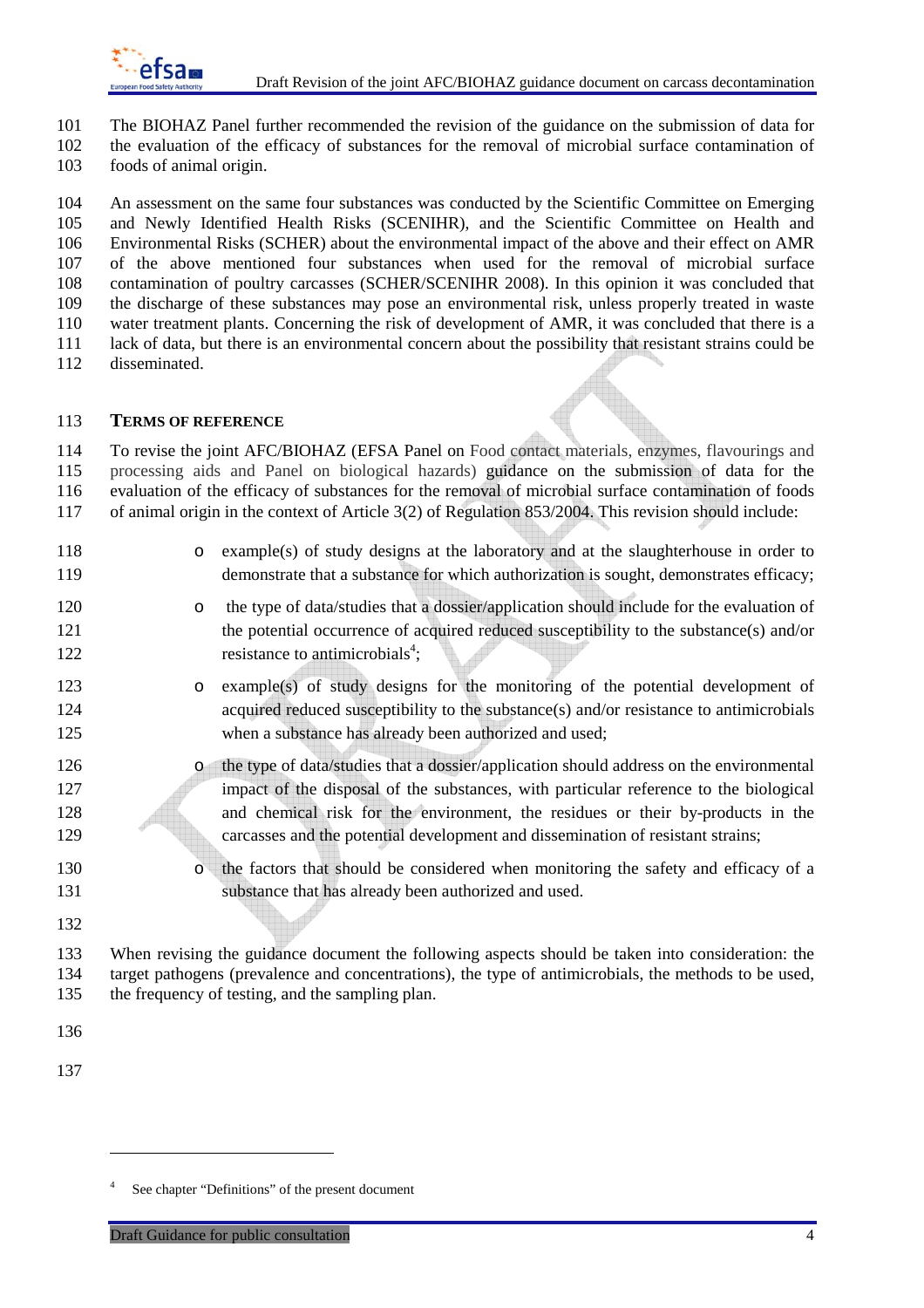

## 138 **PUBLIC CONSULTATION**

139 In the Plenary meeting on  $8<sup>th</sup>$  -  $10<sup>th</sup>$  December 2009 of the BIOHAZ Panel the draft-guidance 140 document was approved for public consultation on the EFSA website.

## 141 **1. INTRODUCTION**

142 The present document is intended to provide guidelines for dossiers of applications to be submitted to 143 the European Commission, for authorisation of substances to be used for the removal of microbial 144 surface contamination of foods of animal origin.

145 Article 3(2) of Regulation 853/2004 of the European Parliament and Council, which lays down

146 specific hygiene rules for foods of animal origin, constitutes the legal basis for the use of substances

147 other than potable water or clean water to remove surface contamination from foods of animal origin

- 148 intended for human consumption (decontamination agents<sup>5</sup>). The Regulation became effective on 1
- 149 January 2006.

150 According to this Regulation, the use of any substance other than water to remove/reduce surface 151 contamination from products of animal origin is not authorized in the EU, unless the use of the 152 substances has been approved in accordance with the Regulation. The EC shall consult EFSA on any

153 matter within the scope of Regulation 853/2004 that could have a significant impact on public health.

154 The EC informed EFSA that substance(s) intended to be used for the removal of microbial surface 155 contamination of foods of animal origin should be used to reduce the numbers and/or prevalence of 156 pathogenic microorganisms. These substances can be considered as processing aids, as defined in the 157 recent EC Regulation 1333/2008, since they are not consumed as a food by itself, and "intentionally

158 used in the processing of raw materials, foods or their ingredients, to fulfil a certain technological

159 purpose during treatment or processing". According to this Regulation, these substances and/or their

- 160 by-products may result in the unintentional but technically unavoidable presence of residues in the
- 161 final product, provided they do not present any health risk and do not have any technological effect on
- 162 the final product. Therefore, these substances should be rinsed off after the application.

163 Furthermore, it is a risk management policy that the use of substance(s) for the removal of microbial 164 surface contamination of foods of animal origin should only be considered as an additional measure, 165 to further reduce the load of pathogenic microorganisms, following the application of good 166 hygienic/manufacturing practices, and not as a substitute for those good hygienic/manufacturing 167 practices (SCVPH, 1998; SCVPH, 2003; EFSA, 2006).

168 From a risk management point of view, the use of substances other than potable water or clean water 169 can only be considered if the toxicological safety for the consumers and the environment and the 170 efficacy of the substance can be demonstrated.

171 The evaluation of the safety and the efficacy of such treatments falls within the remit of EFSA (Art. 172 13, Reg. 853/04). EFSA has been asked by the EC to consider the impact of the use of these 173 substances on the environment and the risk of potential occurrence of acquired reduced susceptibility 174 to the substances and resistance to antimicrobials. It should be noted that evidence for the 175 development of AMR due to the use of formulated products is for the most part limited to laboratory 176 experiments; the evaluation of this issue for untested formulated products will therefore follow a case-177 by-case approach.

<sup>5</sup> See chapter "Definitions"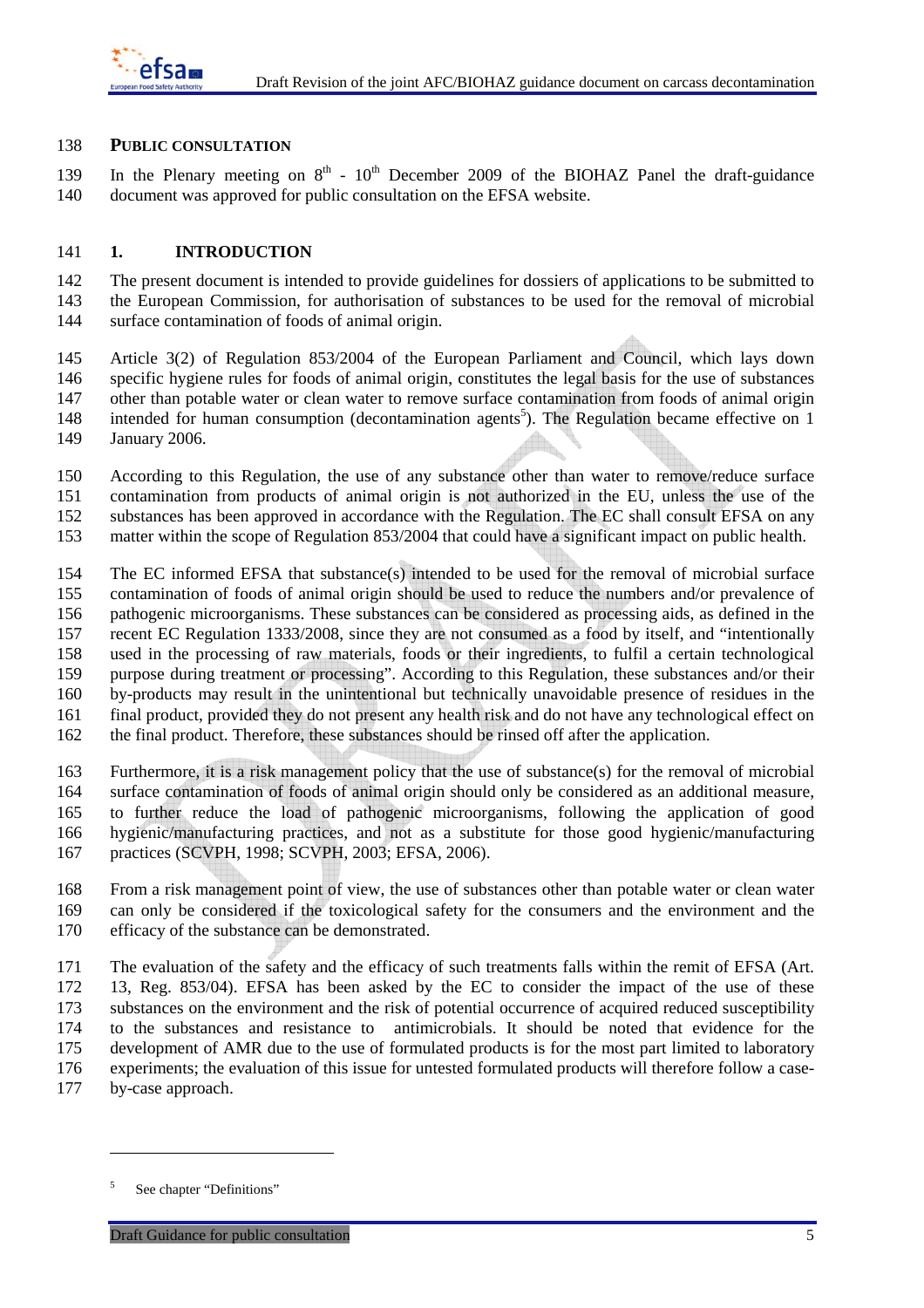

178 Therefore, in order to perform a proper assessment of the safety and efficacy of the substances, the 179 following aspects should be considered: i) the safety of the intended substance ; ii) the effect as to the 180 development of resistance to therapeutic antimicrobials; iii) the efficacy, i.e. does the use of a 181 substance in practice decrease the level of contamination of pathogenic bacteria and iv) the safety of 182 the intended substance and its by-products for the environment and especially the receiving water 183 bodies for the wastewaters issued from the plants using this kind of treatment.

184 Concerning the toxicological safety of the decontamination agents, the information and data requested 185 in this guidance (chapter 6) reflect what previously indicated in the joint AFC/BIOHAZ guidance 186 document published in 2006. The EFSA Panel on Food contact materials, enzymes, flavourings and 187 processing aids (CEF) has been consulted for the revision of the present guidance, and in particular 188 concerning the toxicological issues.

189 For the purpose of this document the use of decontamination agents, under defined conditions, will be 190 regarded efficacious when a reduction of the prevalence and/or numbers of pathogenic target 191 bacteria, set according to determined criteria, is statistically significant when compared to a non-192 treated control group. At the same time this reduction should provide benefits in terms of public 193 health impact (decrease of human disease prevalence). It is recognised that the best way to validate 194 efficacy is to perform large scale in-plant studies. Other relevant considerations, as mentioned in the 195 SCVPH report (1998), must be dealt with by other fora. These include the impact of the treatment on 196 product quality, on worker safety, on the consumer acceptance.

197 In order to properly assess the environmental issues, aspects related to the development of AMR 198 and/or acquired reduced susceptibility to decontamination agents, representatives of both Scientific 199 Committee of SCENIHR (Scientific Committee on Emerging and Newly Identified Health Risks), 200 SCHER (Scientific Committee on Health and Environmental Risks), and from the Community 201 Reference Laboratory for Antimicrobial Resistance have been involved in the revision of the present 202 guidance document. SCENIHR and SCHER experts kindly provided the necessary expertise on this 203 issue, in particular concerning the impact of the disposal of the substances, with reference to the 204 biological and chemical risk for the environment, the residues and/or their degradation products in the 205 wastes and the potential development and dissemination of resistant strains.

206 The data needed concerning the risk of potential development of reduced susceptibility to the 207 formulated product and development of resistance to antimicrobials have been listed in this guidance 208 thanks to the support of experts from the Community Reference Laboratory for Antimicrobial 209 Resistance. This aspect is of critical importance due to the increasing antimicrobial resistance both in 210 environmental and pathogenic microorganisms which is now a real challenge for public health; it is 211 therefore crucial to evaluate the possible risk of decontamination agents in the induction of AMR. 212 This assessment should be performed both for products in use for many years and for new 213 decontamination agents under the specific conditions of use.

214 All the items below must be addressed for the dossier to be considered valid for the evaluation 215 process. If the applicant submits data other than those required or considers a topic irrelevant in the 216 case(s) of the formulated product in question, this must be clearly justified for each of those items 217 required.

- 218 The Scientific Committee on Emerging and Newly Identified Health Risks (SCENIHR), the Scientific
- 219 Committee on Health and Environmental Risks (SCHER), and the Community Reference Laboratory
- 220 for Antimicrobial Resistance are acknowledged for their valuable contribution to this document.

221 This guidance document will be revised in the light of any new legislation and the experience that 222 EFSA develops in evaluating applications.

<sup>&</sup>lt;sup>6</sup>The extent of reduction is a risk management decision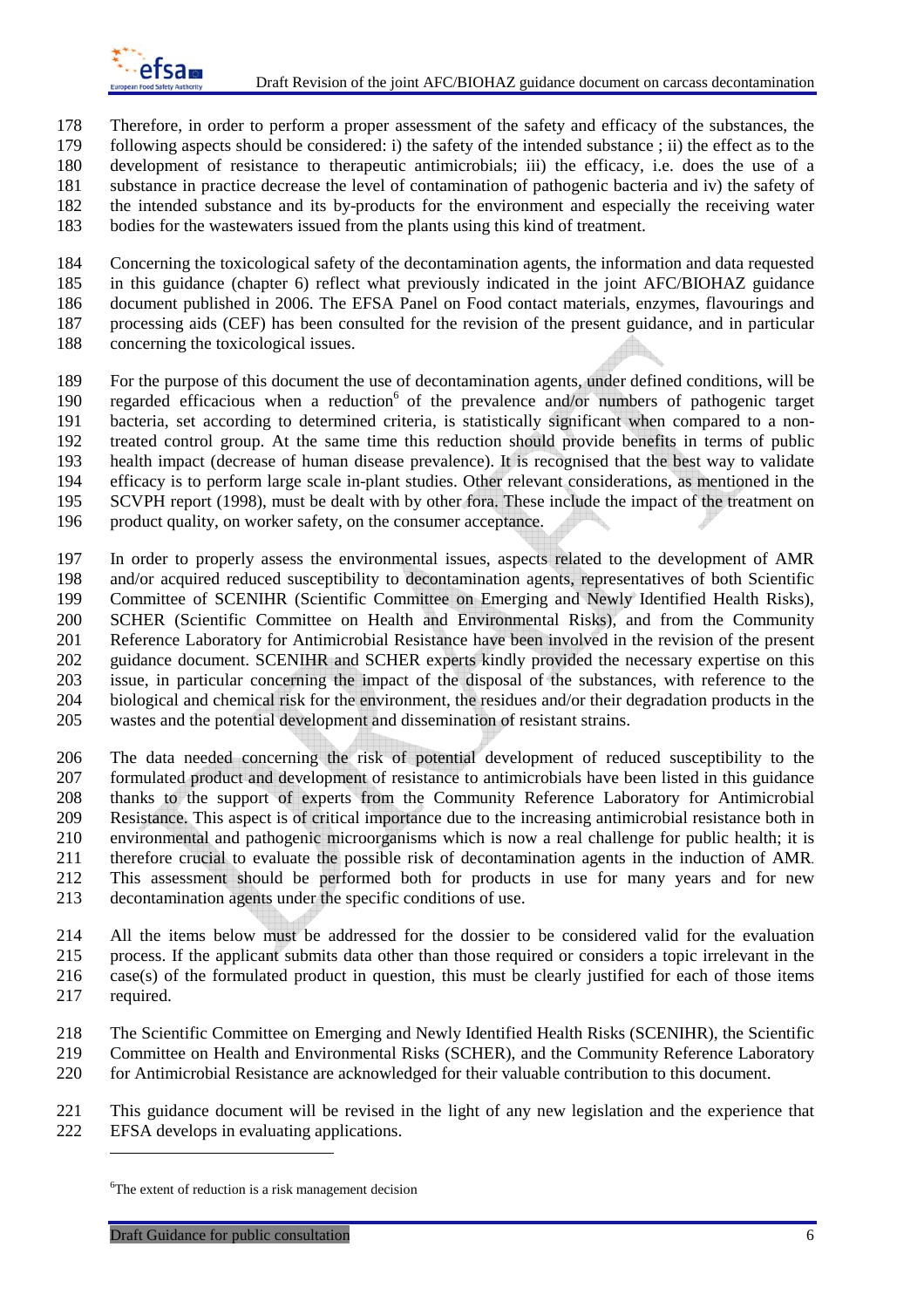

## 223 **2. OBJECTIVE**

224 The objective of this document is to provide guidance on the submission of data for the evaluation of 225 the safety for consumers and environment and the efficacy of substances intended to be used for the 226 removal/reduction of microbial surface contamination on foods of animal origin.

## 227 **3. SUBMISSION OF AN APPLICATION**

228 The applicant should provide all available data relevant for the evaluation by the EC, both on paper

229 and in electronic format in IUCLID5 (http://iuclid.echa.europa.eu) on standard physical media (CD-

- 230 ROM). It has to be declared by letter that the electronic and the paper version are identical. The
- 231 dossier must be submitted to:
- 232 European Commission
- 233 Directorate General for 'Health and Consumers
- 234 B-1049 BRUSSELS
- 235

236 In addition to the complete version with the full information, applicants should provide a second 237 version of the CD-ROM without the confidential information. This version will be made available to 238 anyone who might submit a request to EFSA. Any specific literature reference (full length scientific 239 papers) mentioned and used to support the application must be supplied in the dossier in electronic 240 format. When reference is made to a book or to extensive publications, only the relevant parts need to 241 be supplied. Applicants may deviate from the guidelines, provided that valid and documented 242 scientific reasons are given in the dossier. In all cases, the EFSA may request additional data. 243 Applicants shall note that competent authorities in member States will get full access to any dossier 244 submitted to EFSA. It should also be noted that applications for authorisation, supplementary 245 information from applicants and opinions from the Authority, excluding confidential information, 246 shall be made accessible to the public. Confidential information in the dossier has to be clearly 247 marked.

- 248 If an applicant would like to have some information kept confidential verifiable justification must be 249 provided. Information relating to the following shall not be considered confidential:
- 250 the name and address of the applicant and the chemical name of the substance;
- 251 information of direct relevance to the assessment of the safety and efficacy of the substance;
- 252 the analytical methods used to determine the above.

253 All procedures, materials and methods and data submitted should be of a quality suitable for 254 publication in peer reviewed journals.

255 The results of post market monitoring should be submitted to the national competent authority, and 256 then forwarded to the EC.

## 257 **3.1. Information to be supplied with an application**

- 258 The dossier shall be composed of three sections:
- 259 1. The summary document;
- 260 2. The administrative part;
- 261 3. The technical part (technical dossier).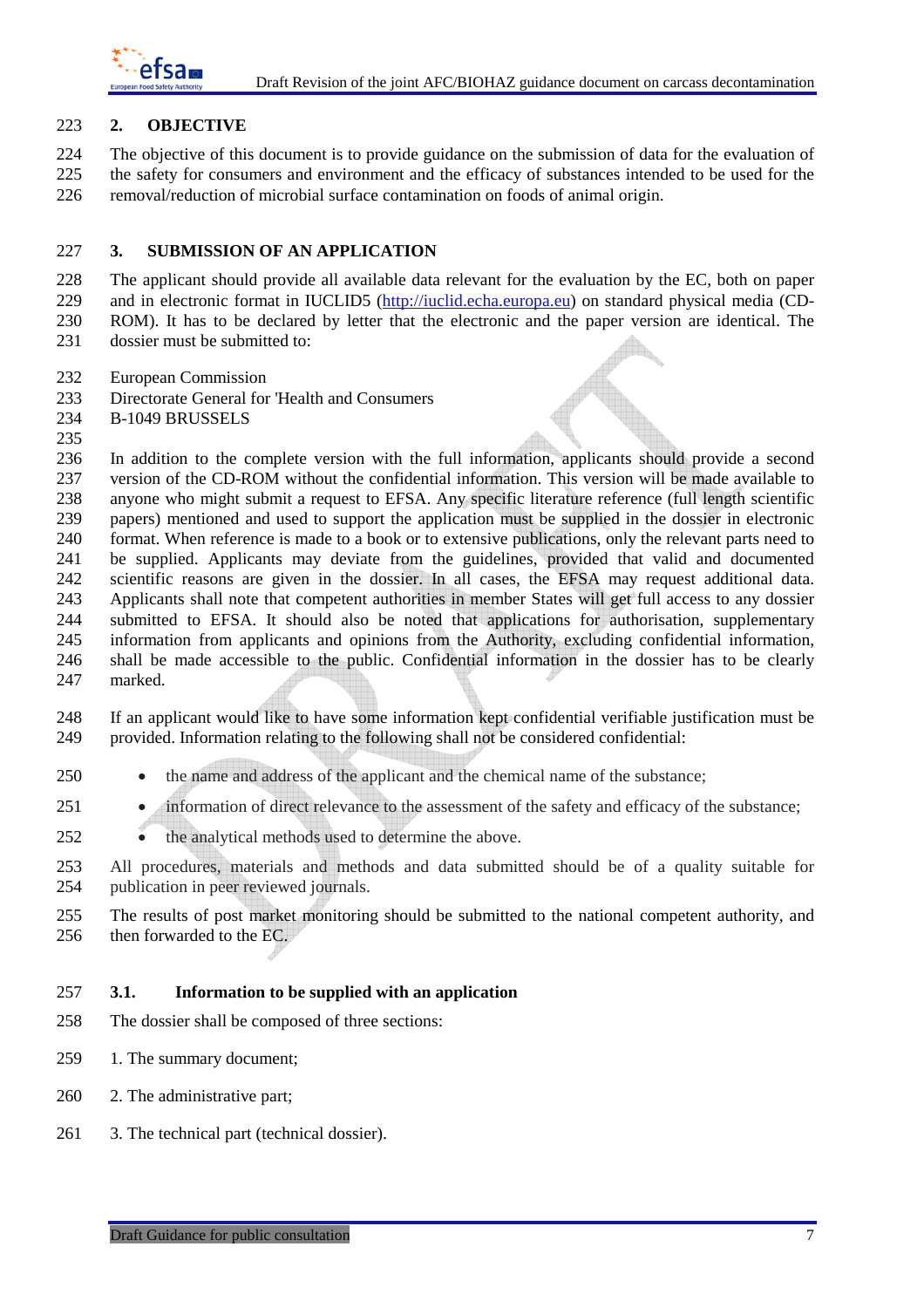

262 To allow a complete safety assessment, sufficient information must be provided in all the above 263 sections.

## 264 **3.2. Summary document**

- 265 The summary document should contain a summary of all information provided in the technical dossier 266 (TD) and the safety evaluation, including:
- 267 the principal and target function of the formulated product:
- 268 the main relevant physic-chemical characteristics of the substance(s), and its manufacturing 269 process, conditions of storage and shelf life;
- 270 the intended use of the substance(s) with respect to the types of foods to be applied on and the 271 conditions of time and temperature of use,
- 272 the existing authorization in EU Member States and other countries,
- 273 the toxicological data.

274 This should be a 'standalone' document. If a reference is made to other documents, a summary of the 275 relevant information in these documents shall also be provided.

#### 276 **3.3. Administrative information**

- 277 The data supplied shall identify the legal entities and the business involved, as well as the person in 278 charge of the application:
- 279 1. Name of the applicant (company, organisation submitting the petition), address and other means of 280 communication, e.g. telephone, e-mail.
- 281 2. Name of the business operator on whose behalf the petition is submitted (if different from above), 282 address and others means of communication, e.g. telephone, e-mail.
- 283 3. Name of the person responsible for the dossier, address and other means of communication, e.g. 284 telephone, e-mail.
- 285 4. Date of submission of the dossier.
- 286 5. Table of contents of the dossier.
- 287 **4. TECHNICAL DATA**
- 288 **4.1. Identity of the substance(s) and specifications**
- 289 Substances either single or in a simple or complex mixture, must be clearly identified giving 290 respectively:
- 291 Chemical names (IUPAC), CAS registry numbers, synonyms and trade names;
- 292 EC numbers and REACH registration numbers;
- 293 Molecular weight, molecular and structural formula;
- 294 Solubility in water and/or organic solvents and in the food of contact;
- 295 Purity, impurities present and their level, dosage method;
- 296 Description of the product to be used, conditions of storage and shelf life.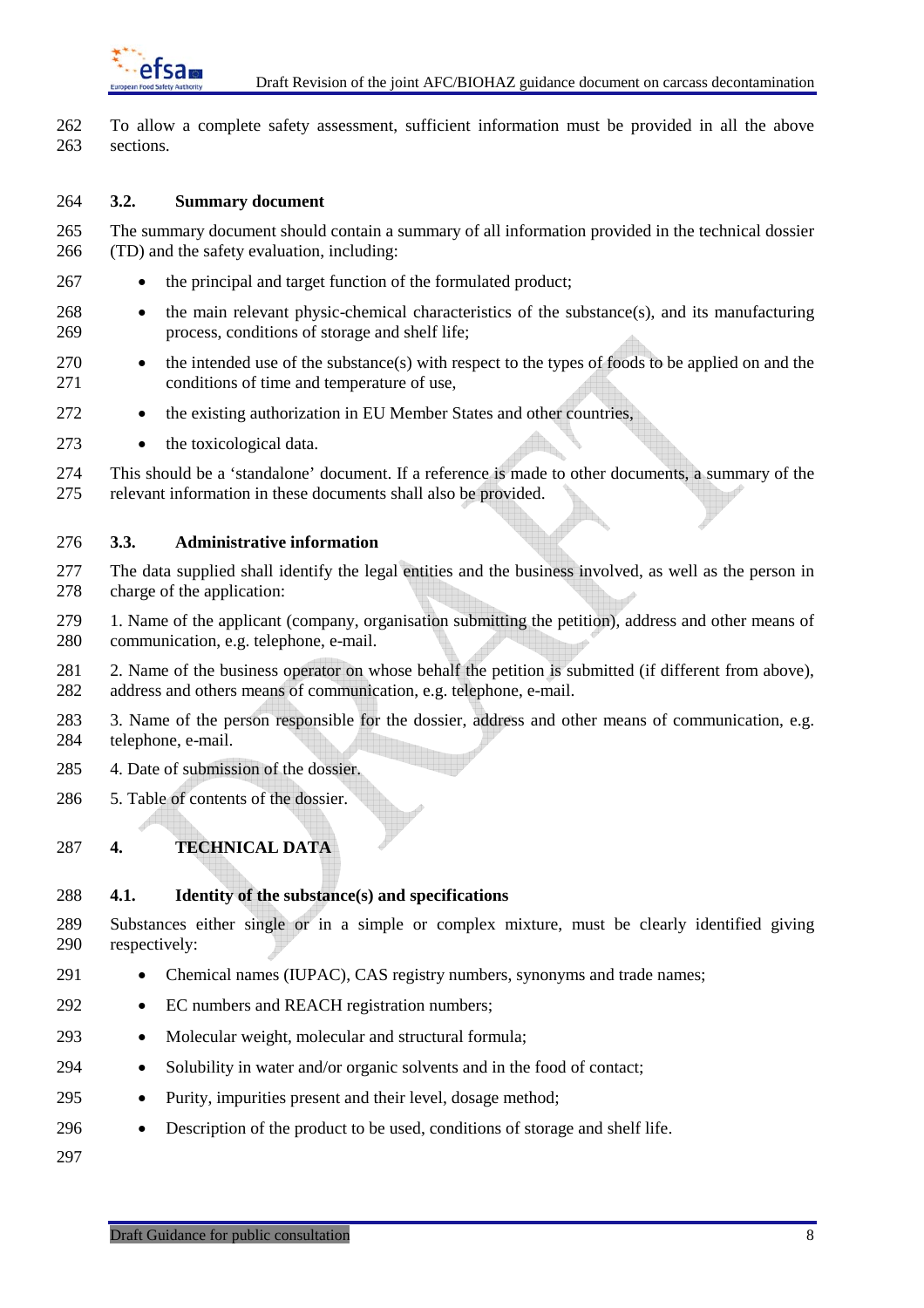# efsam

## 298 **4.2. Manufacturing process**

299 Method of manufacture with description of the source (raw materials), the process used to produce the 300 substance(s), production controls and quality assurance.

## 301 **4.3. The treatment and its purpose**

- 302 i. A statement of the purpose of the treatment, including a list of the type of foods of animal 303 origin to be treated and the pathogenic microorganisms the substance(s) is (are) intended to 304 target. Further specifications should be provided, concerning, all above, if the treatment is 305 aimed to:
- 306 a. target raw material before further transformation;
- 307 b. reduce the global contamination of foodstuffs before consumption;
- 308 c. reduce the contamination of food products by pathogenic microorganisms and thereby 309 reduce the risk to public health;
- 310 d. produce a bacteriostatic effect to prolong the shelf life of food products;
- 311 e. increase the production performance;
- 312 ii. A list of the pathogenic microorganisms potentially occurring on the surface of foods of 313 animal origin to be treated and a brief statement of associated public health risks should be 314 provided.
- 315 iii. A description of the mode of application of the substance(s) to the surfaces of foods of animal 316 origin, any recycling of the substance(s) and description of where in the processing lines the 317 substance(s) will be applied. This includes the intended doses to be used, ways of application 318 (e.g. dipping, spraying, etc.), conditions of use (e.g. time, temperature, pH, etc.), and 319 subsequent rinsing. The description should be sufficient for allowing a quantitative estimation 320 of the expected environmental releases of the substance and its by-products during the 321 storage, handling, use and waste management.

## 322 **4.4. Reactions and fate on the treated foods of animal origin after rinsing**

- 323 The following information should be provided:
- 324 i. Quantification of residual levels of the substance(s) used in the treated food.
- 325 ii. Description and quantification of any degradation product(s) of the substance(s) used that 326 may remain in the treated food.
- 327 iii. Description and, when feasible, quantification of any reaction by-products resulting from 328 potential reactions with natural compounds in the food during and after treatment, e.g. 329 proteins, peptides, free amino acids and lipid compounds.

## 330 **4.5. Methods of analysis**

331 All methods used for the microbial analyses and for the analysis of the substance(s), its (their) 332 degradation products and major reaction by-products should be provided by the applicant (including 333 detailed protocols, validity and performance parameters, etc.).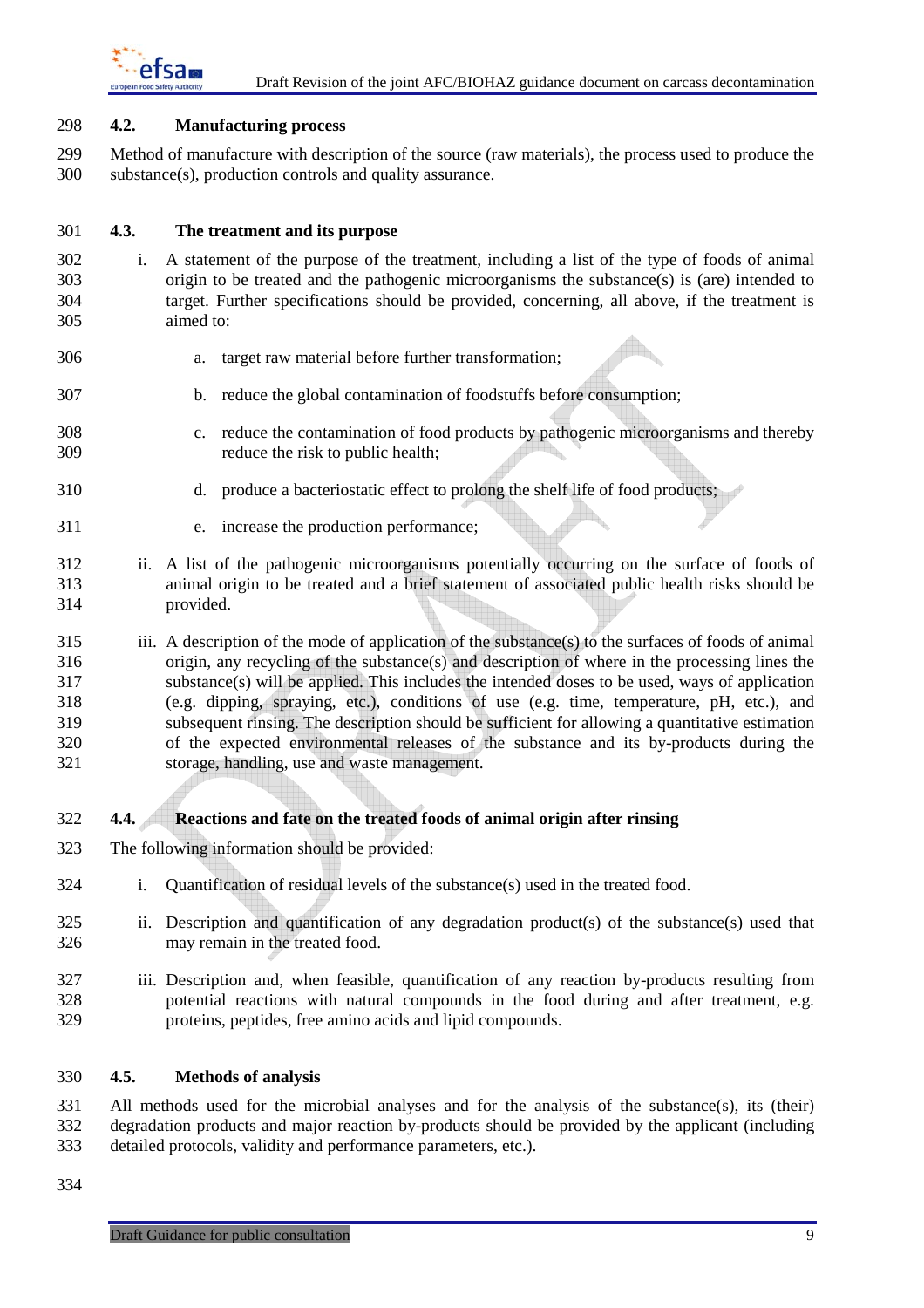

## 335 **5. CONSUMER EXPOSURE ASSESSMENT**

336 An estimate of potential daily exposure of the consumer to residues, degradation products and any 337 relevant reaction by-products present in the treated food must be provided.

## 338 **6. TOXICOLOGICAL AND ECOTOXICOLOGICAL DATA**

339 Available toxicological and ecotoxicological data on each substance, including its potential 340 degradation products and any identified reaction by-products, should be submitted. Depending on 341 these data and on the chemical structure of the substances and the levels remaining in the treated food, 342 further data might be requested following a first evaluation. In cases where a substance is already 343 approved for direct addition to food in the EU (Reg. EC 1333/08), a reference to the previous 344 toxicological assessments can be provided as supporting information regarding the safety for 345 consumers. EFSA may consider that no additional toxicological assessment is required on the basis of 346 comparative exposure estimation.

347 It should be noted that mammalian toxicological data may be also required for the environmental risk 348 assessment, in particular for assessing the risk associated to secondary poisoning of mammals and 349 other terrestrial vertebrates. This assessment is required for substances with bioaccumulation 350 potential. The environmental assessment requires a reassessment of the toxicological studies. 351 Preference should be given to oral studies where the chemical is applied within the food; gavage 352 studies can also be used if needed. The environmental risk assessment should be based on endpoints 353 with ecological relevance, such as effects on survival, growth or reproduction. Effects at the 354 biochemical or histological level which do not results in ecologically relevant consequences should 355 not be considered; as a consequence, the NOEL (No Observed Effect Level) and NOAEL (No 356 Observed Adverse Effect Level) selected for the environmental assessment usually differ from those 357 selected for human health protection.

## 358 **7. INFORMATION REQUIRED TO ASSESS THE EFFICACY OF A FORMULATED**  359 **PRODUCT**

The proposal should be a coherent presentation of the arguments for use of the formulated product<sup>7</sup>, 361 supported by studies of the efficacy of pathogen reduction and of the potential acquired reduced 362 susceptibility to the formulated product itself, performed according to the guidelines below and 363 presented in a structured way. It is suggested that each of the items below is addressed briefly in a 364 summary, cross-referenced to appropriate enclosures or annexes:

- 365 i. The dossier intended to assess efficacy should include full reports of all relevant experiments.
- 366 ii. Only studies conducted under conditions directly related to the intended conditions of use of 367 the formulated product application will be considered. Such studies could be experiments 368 performed specifically for the dossier or experimental work already performed or published.
- 369 iii. All studies should be made with the formulated product for which authorisation is sought. If 370 various formulations are foreseen, all of them should be tested. The processing conditions 371 used to evaluate the efficacy must be comparable with those for which the formulated product 372 is intended. The study must include a comparison of the prevalence and/or numbers of the 373 pathogenic microorganisms on the food of animal origin to which the formulated product will 374 be applied and on the untreated control food. The only difference must be the presence or 375 absence of the formulated product and not the method of application or other factors. The

<sup>7</sup> See chapter "Definitions"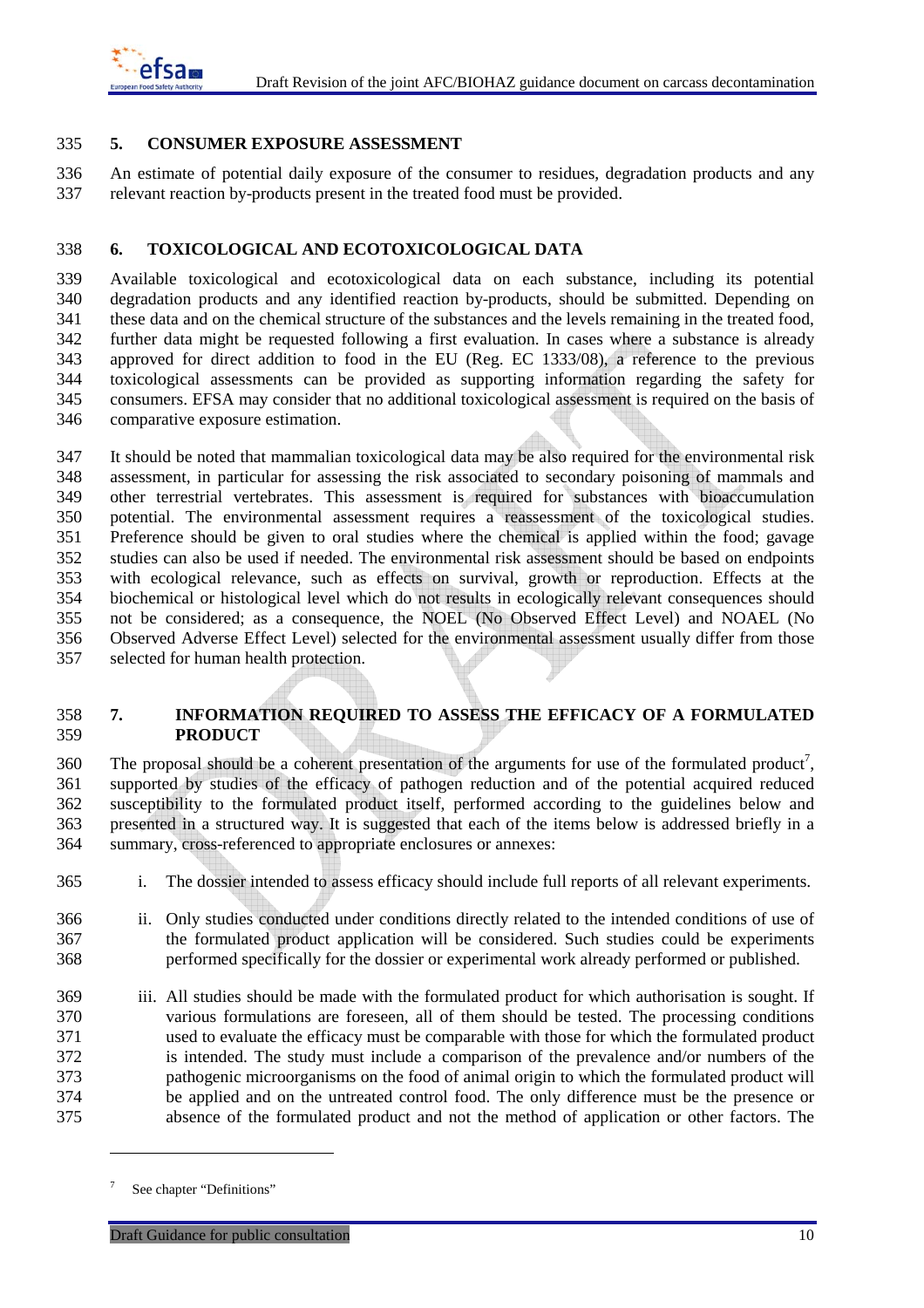

376 study design should be as close as possible to the real conditions under which the formulated 377 product is intended to be applied. Therefore, if the formulated product is intended, for 378 example, to be used as a dip or spray on broiler carcasses with skin, then meat samples with 379 skin should be dipped or sprayed in the experimental study.

- 380 iv. The prevalence and/or numbers of the target pathogenic microorganisms and other pathogens 381 of concern in the product must be measured before and after application of the formulated 382 product and at the end of the shelf life of the food product in question, in order to ensure that 383 there is no repair of sub-lethally injured organisms. The same testing should also be followed 384 for the control foods.
- 385 v. Although the application of the formulated product is intended to reduce the prevalence 386 and/or numbers of target pathogenic microorganisms, data on the counts of non-pathogenic 387 microorganisms, such as indicator microorganisms and total viable counts, should be 388 provided and may also assist in the assessment of the overall efficacy of the proposed 389 application.
- 390 vi. The study design must be justified in relation to the specific claim(s) made for the formulated 391 product and must include a consideration of sound statistical methodology. All tests should be 392 performed on a sufficient number of samples, depending on the actual prevalence and/or 393 numbers of the target organisms. Any statistical analysis of data should describe the method 394 applied and the statistical power.
- 395 vii. Firstly tests must be made with inoculated pathogenic bacteria, taking into account strain 396 diversity. This can be achieved by using different strains or cocktails of strains, including 397 standard reference strains (for comparison with other studies), strains isolated from the 398 surface of foods of animal origin to be treated, and clinical strains. An inoculum should be 399 tested at a range of levels including the level expected in the food product. In addition the 400 efficacy of the formulated product must be validated by testing on naturally contaminated 401 foods of animal origin.
- 402 viii.Available scientific information on natural or acquired reduced susceptibility to the 403 formulated product should be provided.
- 404 ix. The determination of the efficacy of a formulated product must involve the use of an 405 appropriate neutralization method or the removal of the formulated product by filtration (as 406 described in CEN standard test).
- 407 x. Justification of the concentration of the product formulation proposed should be 408 experimentally demonstrated, for instance by providing data, showing the effect of different 409 concentrations of the product formulation on the target microorganisms reflective of the 410 conditions of use.
- 411 xi. A description of the methods used to control and monitor the concentration of the active 412 substance on the food product in the processing plant during operational time, including the 413 identification of factors that may influence the efficacy of the active substance (e.g. organic 414 load, pH, temperature etc), must be provided. Testing the development of possible acquired 415 reduced susceptibility to the compound itself is suggested to be performed under conditions 416 simulating the intended use in food.
- 417 xii. If a products is authorised and in use, a post-market monitoring of its efficacy should be 418 performed and it is recommended to be incorporated in the HACCP implementation 419 procedure. This would include an evaluation of the possible development of acquired reduced 420 susceptibility to the formulated product.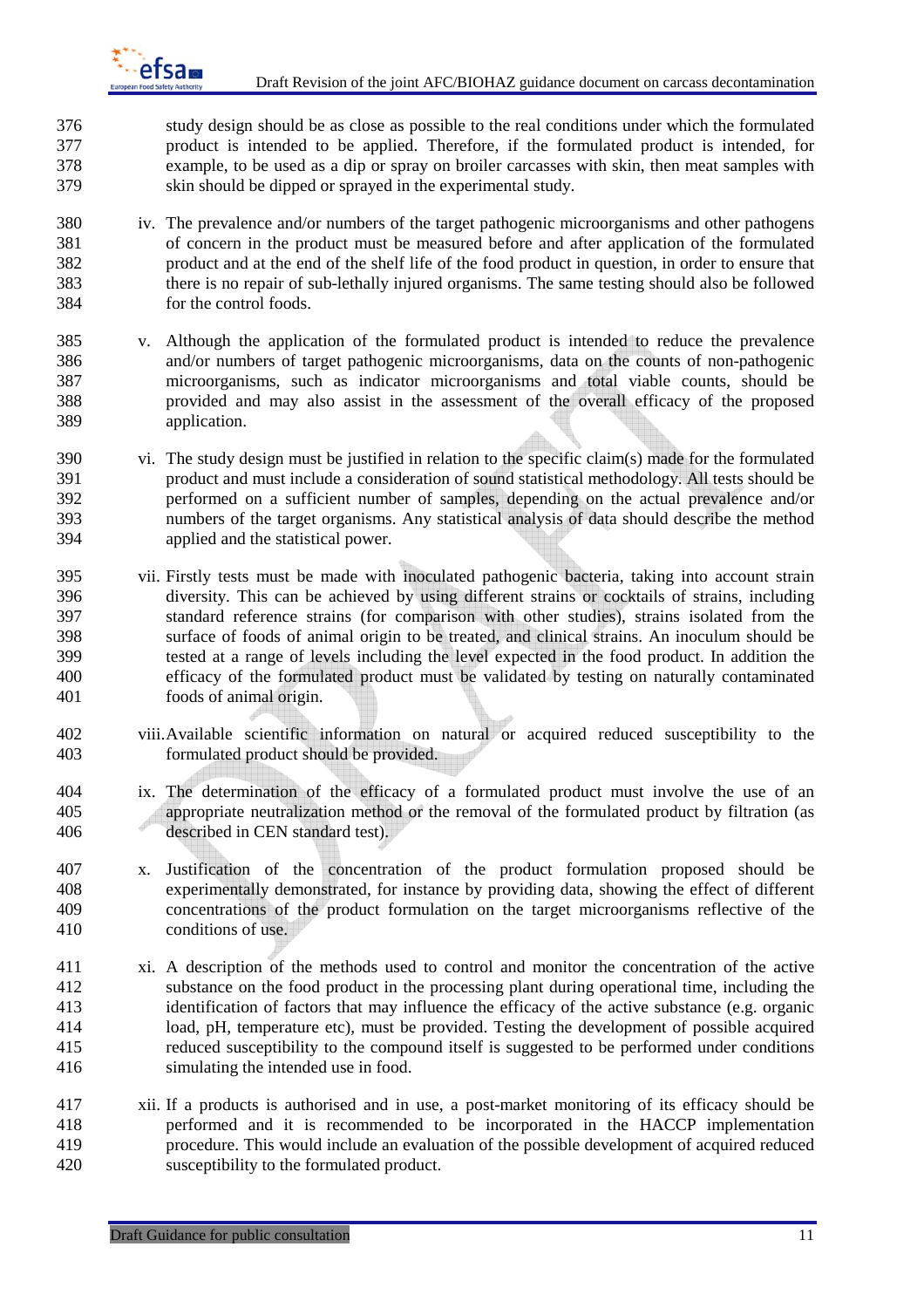

- 421 An example of a study with the purpose of evaluating the efficacy of a decontamination agent in a
- 422 formulation/product to reduce the number of *Campylobacter* on broiler meat experimentally in the
- 423 laboratory and at slaughterhouse is shown in appendices A and B, respectively.

424 Similar study designs could be used to evaluate the efficacy of a decontamination agent in a 425 formulated product to reduce the number of target pathogens, taking into account the different 426 methods needed for detection of the target organisms. The study designs could also be applied to 427 animal products other than broiler meat and broiler carcasses. Appropriate samples should be taken in 428 accordance with standard procedures (e.g. ISO 17604: 2003).

429 The surface temperature of the food and/or the temperature of the dipping solution are some of the 430 parameters that may affect the bactericidal efficacy of decontamination agents in a 431 formulation/product. Temperature at the point of application is therefore an important factor to 432 monitor and control during studies. Controls treated with potable water instead of formulated product 433 should therefore be included.

434 An example of statistical approach needed for execution of these studies is described in Appendix C.

## 435 **8. INFORMATION NECESSARY FOR THE EVALUATION OF THE POTENTIAL**  436 **EMERGENCE OF ANTIMICROBIAL RESISTANCE (AMR)**

437 In cases where the formulated product has already been in use previously as "processing aid" in food

438 products or as a food additive and it does not appear that such usage has led to the development of, or

- 439 selection for AMR, the applicant may apply for approval based on the history of apparent safe use.
- 440 When no prior knowledge is available concerning a proposed formulated product and its potential for 441 development of AMR, additional tests would be required to address these issues.
- 442 The use of decontaminating agents may select for AMR as follows (EFSA, 2008a):
- 443 1. Cross-resistance: (i) selection for genes encoding resistance to both the formulated product 444 and one or more antimicrobial classes or (ii) change the physiological response of the 445 bacterium to become less susceptible to both formulated product and antimicrobials.
- 446 2. Co-resistance: selection for clones or mobile elements also carrying AMR.
- 447 3. Indirectly select for clones that are resistant to antimicrobials.
- 448 4. Enhance DNA uptake by e.g. activating a SOS response in bacteria.

449 In the generic context of a potential selection for AMR through the use of the formulated product it is 450 necessary to be aware of these potential ways of resistance development (selection and 451 dissemination).

- 452 The evaluation of untested formulated products will entail a case-by-case approach.
- 453 In order to assess the potential emergence of AMR, studies will be required to investigate if the use of 454 the formulated product leads to development of resistance to such antimicrobials.
- 455 Following submission of the dossiers, the results of these studies will be evaluated by expert bodies.

456 In most cases the interpretation will be based on experimental studies, supporting information and

457 published data. When a formulated product is taken into use the level of resistance to antimicrobials is

458 expected to be negligible. Awareness should be high if resistance to antimicrobials develops due to

459 the use of the formulated product.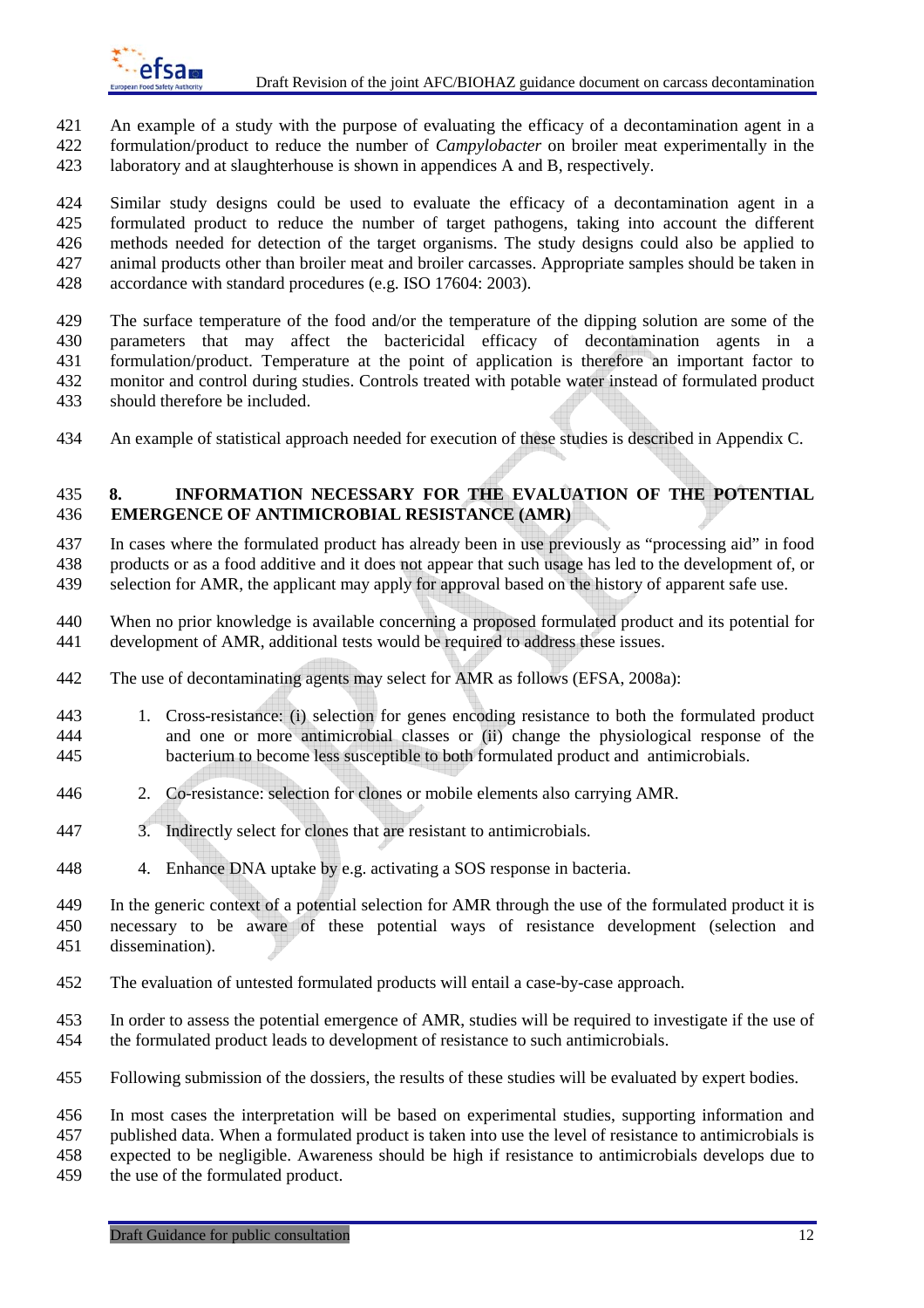

460 The evaluation is divided into pre-market and post-market evaluation. A plan for the post-market 461 evaluation should be provided when an authorization for a decontamination agent is sought.

## 462 **8.1. Pre-market evaluation**

- 463 The following points have to be addressed:
- 464 i. The pre-market evaluation should include laboratory experiments to examine the 465 development and dissemination of resistance to antimicrobials following exposure to the 466 formulated product at in-use and lower concentrations. As indicated above, existing 467 information may be considered.
- 468 ii. The type and quality of data expected are indicated in the section 8.3.
- 469 iii. Target and indicator microorganisms have to be tested for resistance to therapeutic 470 antimicrobials listed in earlier reports (EFSA 2008b,c,e). In general these antimicrobials 471 are considered appropriate for most pathogens, although account should be taken of 472 differences in the intrinsic resistance of Gram-negative and Gram-positive target and 473 indicator organisms to certain antimicrobials.
- 474 iv. Development of resistance to therapeutic antimicrobials should be tested in:
- 475 Target organisms: *Campylobacter* species, *Salmonella enterica*, *Listeria*  476 *monocytogenes* and *Staphylococcus aureus*;
- 477 Indicator organisms: *Escherichia coli*, enterococci.
- 478 For these investigations reference strains of target and indicator organisms should be included.
- 479 If the formulated product is neutralised before discharge of wastewater, then no tests about 480 development and dissemination of AMR of environmental bacteria are required.
- 481 In the absence of neutralisation, environmental indicator bacteria isolated from sediment and 482 wastewater treatment plants should be examined, taking into account the possible intrinsic resistance 483 of such strains.
- 484 In such cases, a sampling procedure should be performed in order to specifically address the microbial 485 flora upstream and downstream of the waste water efflux, preferably also from sediments and 486 wastewater drains. These samples should be tested by viable counts of bacteria in the presence of the 487 concentrations of the formulated product and/or degradation products which leave the processing 488 environment.

## 489 **8.2. Post-market evaluation**

- 490 Development of resistance to therapeutic antimicrobials in pathogens or indicator bacteria in the food 491 or processing environment should be examined simultaneously with verification of efficacy of the 492 formulated product through HACCP.
- 493 If the product is released in the environment without neutralisation, a post-market monitoring and 494 evaluation is recommended to determine the long-term effects of using the formulated product on 495 selection and dissemination of AMR.
- 496 The following points have to be addressed, if the formulated product is not neutralised before 497 discharge: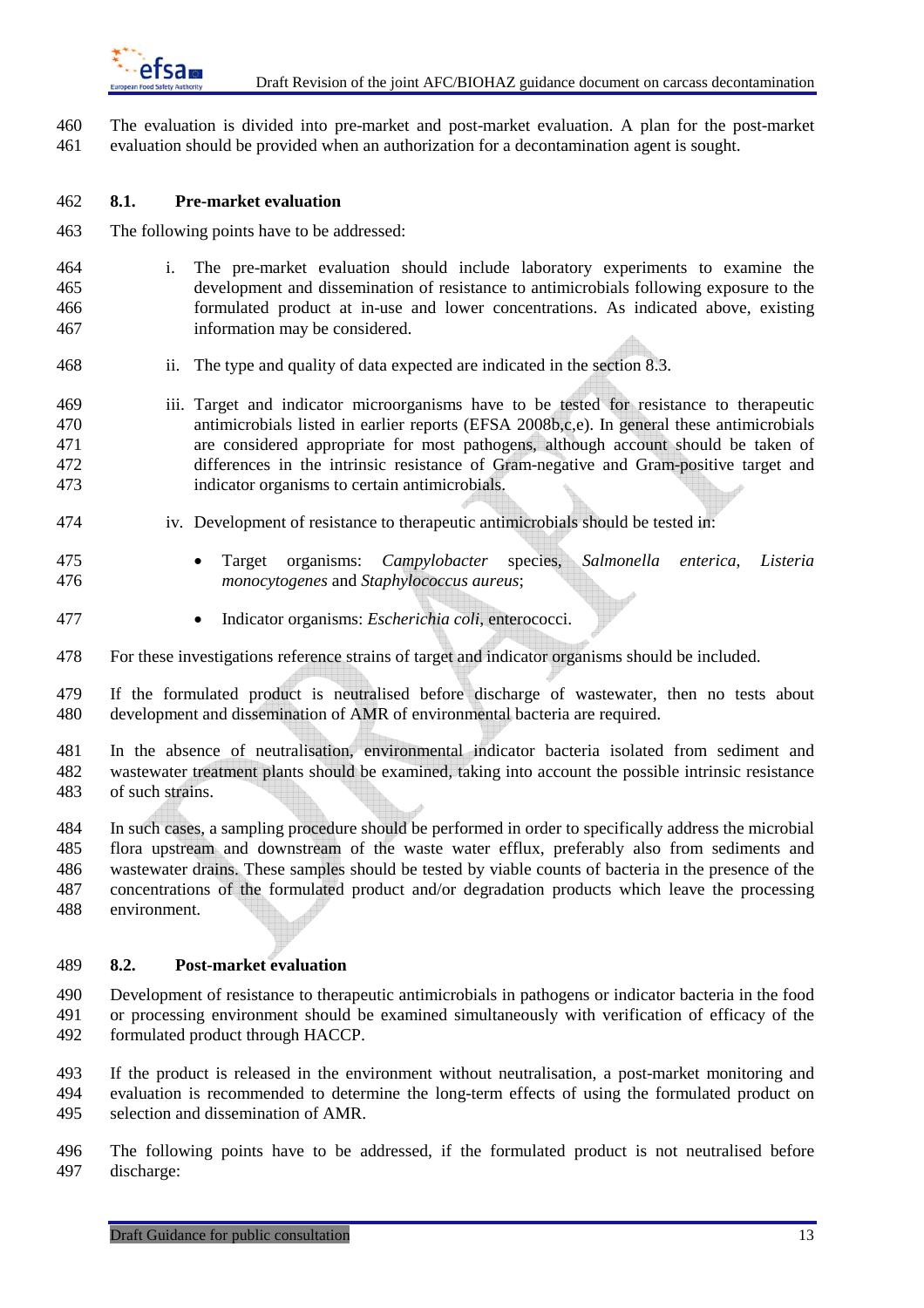

- 498 i. Any novel scientific information about the formulated product should be taken into account.
- 499 ii. A statistically significant number of environmental samples should be collected in the 500 wastewaters and both upstream and downstream of the point of discharge. The sampling 501 strategy should take into account seasonal changes and characteristics of the effluent.
- 502 iii. From the environmental samples taken, relevant bacteria should be isolated, identified and 503 used for monitoring of resistance to antimicrobials as described above. All experimental data 504 should be provided.
- 505 iv. These examinations could be performed in a structured follow-up during a minimum of three 506 years in line with EMEA (2006).

## 507 **8.3. Type and quality of data**

- 508 i. The methods used should be reproducible and validated with the necessary controls and 509 samples included. If available, standardised methods should be used.
- 510 ii. The data should be suitable for risk assessment and if possible quantitative.
- 511 iii. Susceptibility testing methods for antimicrobials and decontamination agents should be done 512 using the most recent updated standardised methods (e.g. ISO and CLSI standards) for 513 determination of the minimal inhibitory concentration (MIC). The determination of MBC 514 should be performed according to a standard efficacy test (e.g. CEN standard).
- 515 iv. Information on the conditions of application of the formulated product must be documented, 516 including the minimum concentration of the decontaminating agent achieved at the point of 517 application, presence and nature of organic load, minimum exposure time, temperature, type 518 of surfaces.
- 519 v. The interpretative criteria used to determine the level of AMR should be based on published 520 recommendations from EUCAST and EFSA (EFSA 2008b, c, e).
- 521 vi. The interpretative criteria used to determine the level of resistance to a formulated product 522 should be based on bacterial population distributions of MBC of the bacterial species in 523 question.

## 524 **9. INFORMATION NECESSARY FOR THE EVALUATION OF THE TOXICOLOGICALENVIRONMENTAL IMPACT OF THE SUBSTANCES8** 525

526 In order to authorise the use of substances for the removal of microbial surface contamination of 527 foods of animal origin, data set and information are required about the conditions of application and 528 release of the substance and eventually by-products or degradation products in the environment.

## 529 **9.1. Risk related to the release of the chemicals into the environment**

530 The release of substances for the removal of microbial surface contamination of foods of animal 531 origin may have a negative impact on the environment, and especially for some species living in the 532 receiving water bodies. On 1st June 2007, the European REACH Regulation (EC) No 1907/2006 533 entered into force. This guidance for substances for the removal of microbial surface contamination of

 $\overline{\phantom{a}}$ 

<sup>8</sup> This chapter is attributable to contributions from SCHER (Scientific Committee on Health and Environmental Risks) and SCENIHR (Scientific Committee on Emerging and Newly Identified Health Risks).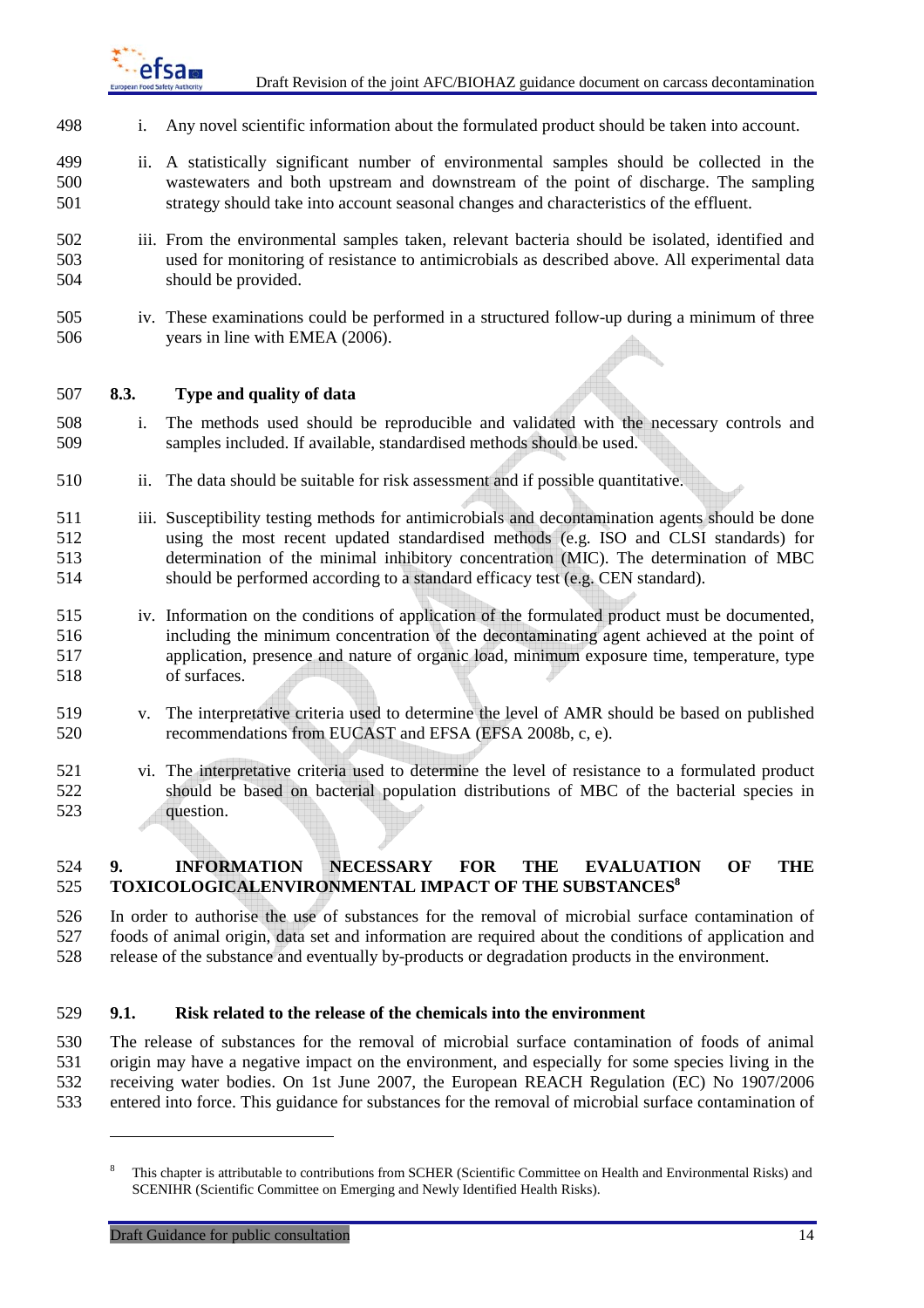

- 534 foods of animal origin has considered the test requirement for the registration of substances under the
- 535 REACH Regulation, additional test requirements may be necessary for conducting the risk assessment
- 536 for this specific use.

537 Aquatic environmental risk is evaluated on the PEC/PNEC ratio between Predicted Environmental 538 Concentration of the substance (PEC) and the highest concentration of the substance that it assumed 539 to have not harmful effects in the environment (PNEC). Classically, risk is assumed to be low if the 540 PEC/PNEC ratio is below 1 (some guidance documents require the PEC/PNEC ratio to be below 0.1 541 in certain cases for accounting for the additional uncertainty). Thus the environmental risk assessment 542 of the substance and its by-products is necessary and the risk can be characterized as a PEC/PNEC 543 ratio for the relevant compartments. This is conducted by classical international methodology taking 544 into account a study of hazards, scenarios for their dissemination in the environment and assessment 545 of the risk. Typically, a risk refinement should be conducted if the PEC/PNEC ratio is higher than 1; 546 and, depending on the uncertainty of the assessment, in some cases where the ratio is between 1 and 547 0.1.

548 An initial worst case estimation of the potential environmental risk can be obtained through the 549 adaptation of the default scenarios established by the Technical Guidance Document (ECB, 2003) and 550 the guidance for Chemical Safety Assessment under REACH (ECHA guidance documents, available 551 at http://echa.europa.eu/). The adaptation should follow the methods recommended by the EU 552 Scientific Committees (SCHER/SCENIHR, 2008). If needed, the refinement of the exposure scenarios 553 could be based on measured values, release estimations or ad-hoc models. Deviations from the default 554 values should be scientifically justified. Considering that these compounds are expected to be 555 particularly toxic for environmentally relevant microbial functions, the environmental impact 556 assessment should contain enough ecotoxicological information for establishing at least, Predicted No 557 Effect Concentrations (PNECs) for aquatic organisms (PNECwater) and for Wastewater Treatment 558 Plants (PNEC<sub>WWTP</sub>). Following the SCHER recommendation (SCHER, 2007), if the PNEC for 559 sediment and soil is estimated using the equilibrium partitioning method, the lowest PNEC (water or 560 WWTP) should be used for the calculation.

561 In addition, an assessment of the PBT (Persistent, Bioaccumulative and Toxic) and vPvB (very 562 Persistent and very Bioaccumulative) properties is needed. This environmental hazard assessment 563 expresses the inherent characteristics of the substance for provoking long-term environmental 564 damage. The PBT and vBvP assessment should be conducted following the criteria established in 565 Annex XIII of the REACH Regulation. For substances fulfilling the PBT and/or vPvB criteria, the 566 environmental impact assessment should be extended for considering long-term risks and risk 567 associated to biomagnification through the food chain. Risk mitigation measures should be 568 implemented for dealing with these potential environmental impacts.

## 569 **9.2. Assessing environmental impacts via wastewater emissions (pre-market).**

570 The release estimations of the different chemicals from the slaughterhouse production must be 571 calculated using realistic scenarios. Screening assessment based on worst-case estimations and default 572 values are also possible.

573 An example of generic worst-case scenario could consider that a slaughterhouse processes 50 574 tons/day of meat. This value is the threshold designated by the IPPC Directive (EC, 2008). The EPER 575 database indicates that just a few slaughterhouses in the EU are above this limit. The very large 576 facilities, exceeding this production level, have specific environmental controls through the IPPC 577 Directive and specific wastewater treatment facilities should be implemented. The large majority of 578 slaughterhouses in the EU are below this limit but the 50 tons meat per day limit may be considered 579 appropriate for a generic assessment. It is assumed that slaughterhouses not covered by the IPPC may 580 discharge wastewater from the production directly to the municipal wastewater treatment plant 581 (WWTP) without pre-treatment at the production site, or directly in the receiving water body.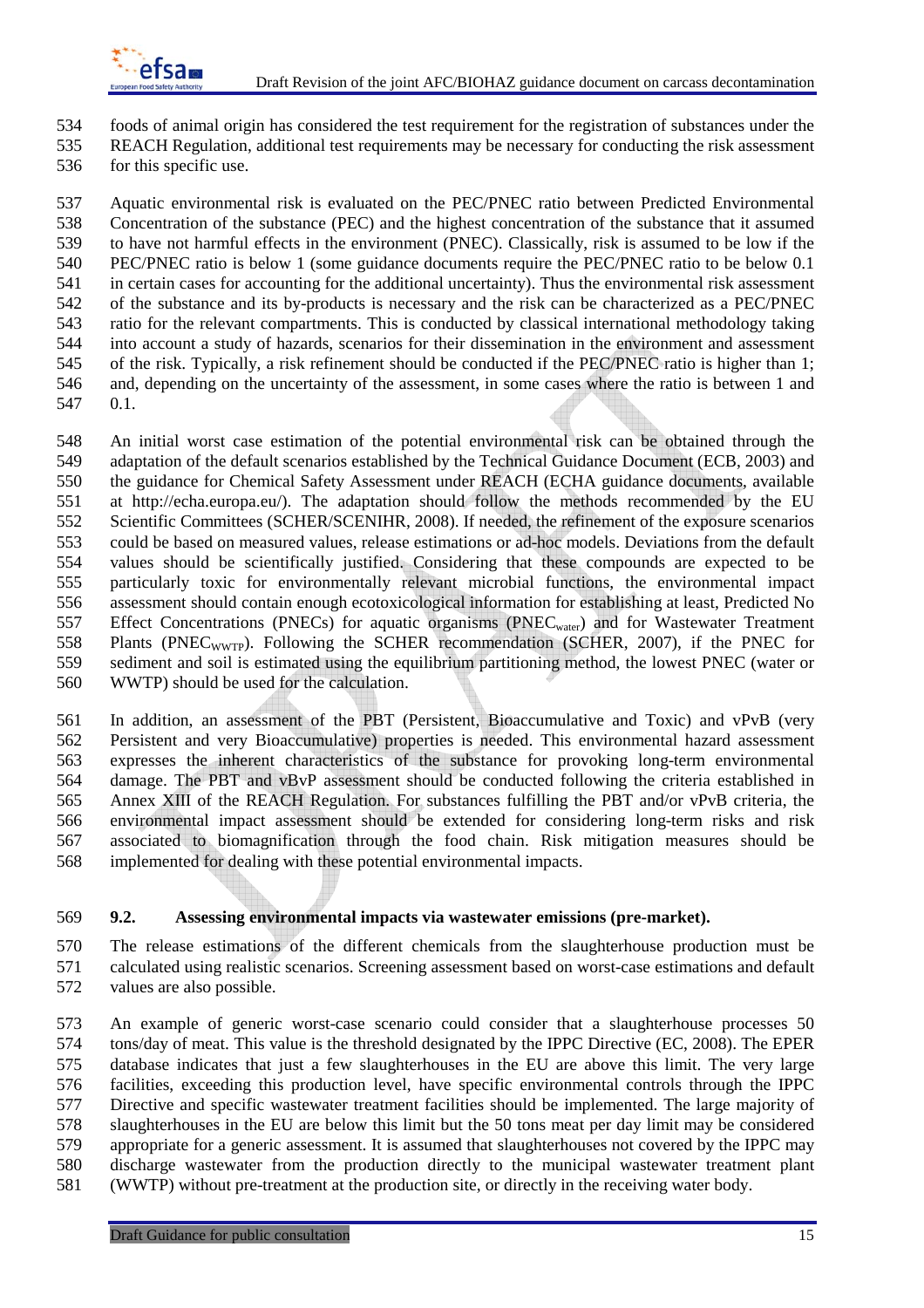

- 582 As the conditions in the effluent are unknown, a precautionary worst case approach would be 583 selected, based on the maximum theoretical amount of decontamination agent and by-products that 584 could be produced by the treatments.
- 585 Risk estimations are to be produced at least for the following three scenarios.
- 586 Scenario 1: direct discharge of the slaughterhouse wastewater into aquatic environments.
- 587 Scenario 2: the municipal wastewater treatment plant (WWTP) receiving the slaughterhouse 588 wastewater.
- 589 Scenario 3: the slaughterhouse wastewater discharged through a default municipal WWTP.
- 590 For each scenario it is necessary to calculate PEC/PNEC ratio (the scenario 2 does not consider the 591 degradation within the WWTP).
- 592 The minimum requirements for the environmental fate assessments are assays covering the physical-593 chemical properties, including water solubility,  $K_{ow}$ , vapour pressure, surface tension, ionization 594 potential, and reactivity. In addition a ready biodegradability study should be provided unless highly 595 reactivity and/or rapid hydrolysis can be demonstrated. The information must cover the substance and 596 all relevant by-products.
- 597 The ecotoxicity data should be included in the dossier. All available information should be submitted. 598 The minimum requirements are ecotoxicity tests covering the three aquatic taxonomic groups (fish, 599 invertebrates and algae) and an activated sludge respiration inhibition test. Regarding the algal test, 600 assays with green algae and with cyanobacteria are required for a proper assessment, if a read-across 601 or other method clearly indicate that one taxonomic group is expected to be more sensitive, the assay 602 could be limited to the sensitive taxa. The assessment of persistent and bioaccumulative substances 603 should always include chronic assays.
- 604 Whenever possible, the ecotoxicity tests should be conducted with the substance and with any 605 relevant reaction/transformation product released or produced under the expected use patterns. The 606 test protocols should be adapted for highly reactive substances, Direct Toxicity Assessment (DTA) 607 methods applied to samples collected under real or simulated use conditions may offer a proper 608 assessment method; deviations from the standardized protocols should be recorded and justified.
- 609 If the physical-chemical properties and/or environmental fate studies indicate a potential of the 610 substance or its by-products to bind WWTP sludge and/or sediment, the assessment should be 611 extended for covering soil and/or sediment dwelling organisms respectively.
- 612 Following the TGD criteria (ECB, 2003), an assessment of secondary poisoning is required for 613 substances with potential for bioaccumulation.
- 614 Additional considerations should be presented for potential synergistic effects with other substances 615 released simultaneously and with related mechanisms of action and/or environmental targets.
- 616 Thus for each substance the potential environmental impacts should be considered when assessing the 617 use of this chemical as decontamination agents to treat carcasses including:
- 618 The chemical risk associated with, at least, the releases of each chemical into the aquatic 619 environment or into WWTPs, which can be estimated through the comparison of PNEC for 620 aquatic organisms and for WWTP microbial communities respectively, with the PEC.
- 621 A PBT and vPvB assessment, and if positive, the risk mitigation options and an assessment 622 including the level of control expected by the proposed measures.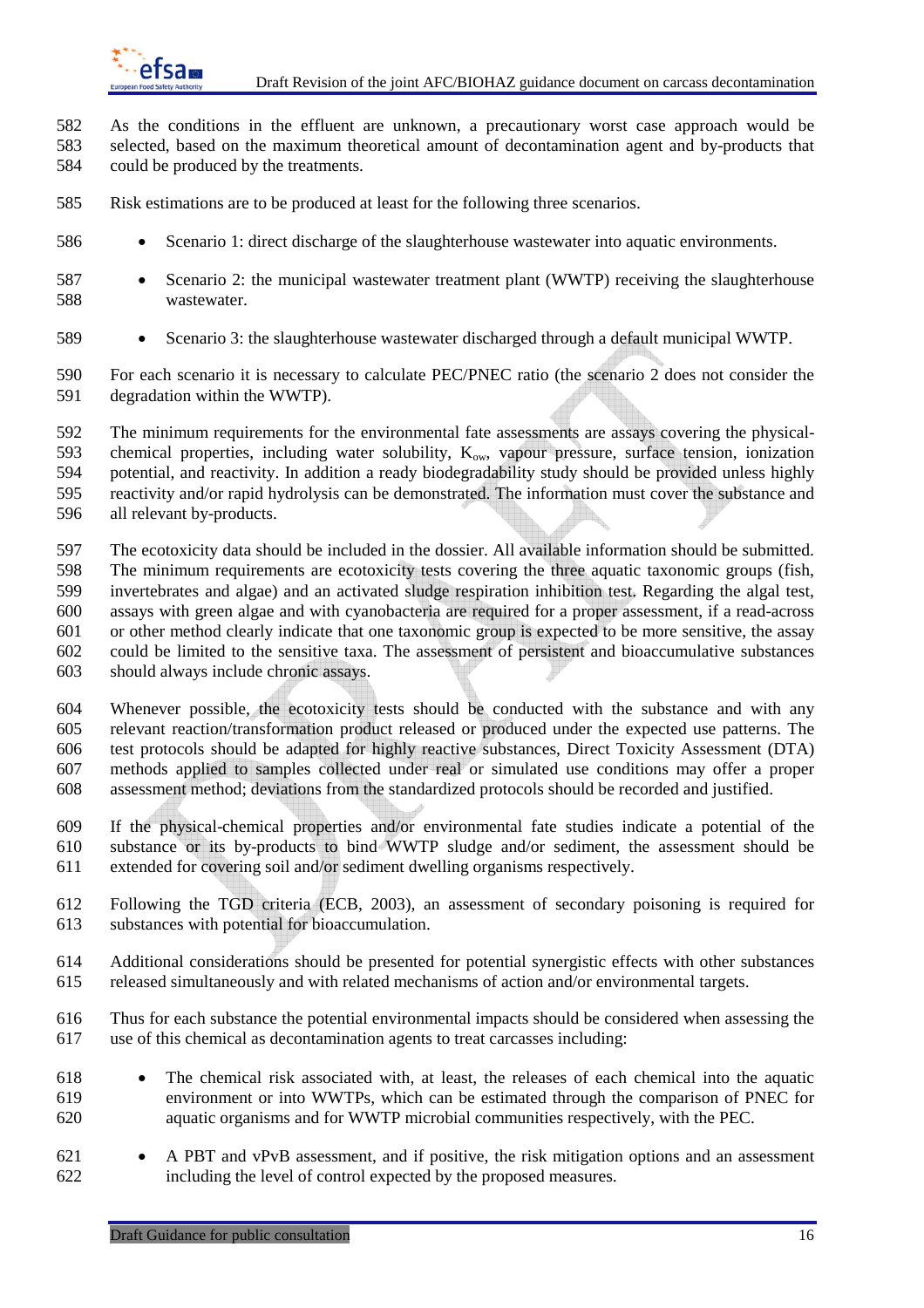

- 623 The nature, toxicity and predicted concentrations of any by-products resulting from the 624 interaction of each decontamination agent with water and with organic matter.
- 625 The contribution from the use of each decontamination agent for carcass treatment to the total 626 environmental load of decontamination agents in waste water treatment facilities and the 627 wider environment.

## 628 **9.3. Requirements related to the post-market monitoring of the environmental risk**

629 The requirements related to the post-market monitoring of the environmental risk of decontamination 630 agents should focus on the confirmation of the exposure estimations. If potential concerns are 631 observed during the authorization process, the Predicted Environmental Concentrations should be 632 confirmed by measuring the concentrations in the final effluent released to the environment. The 633 measurement should cover the parent substance and any relevant metabolite. In some cases, chemical 634 analysis could be replaced by Direct Toxicity Assessment, measuring directly the toxicity of the 635 effluent; this alternative is particularly suitable for monitoring substances with complex or unknown 636 metabolism/degradation patterns.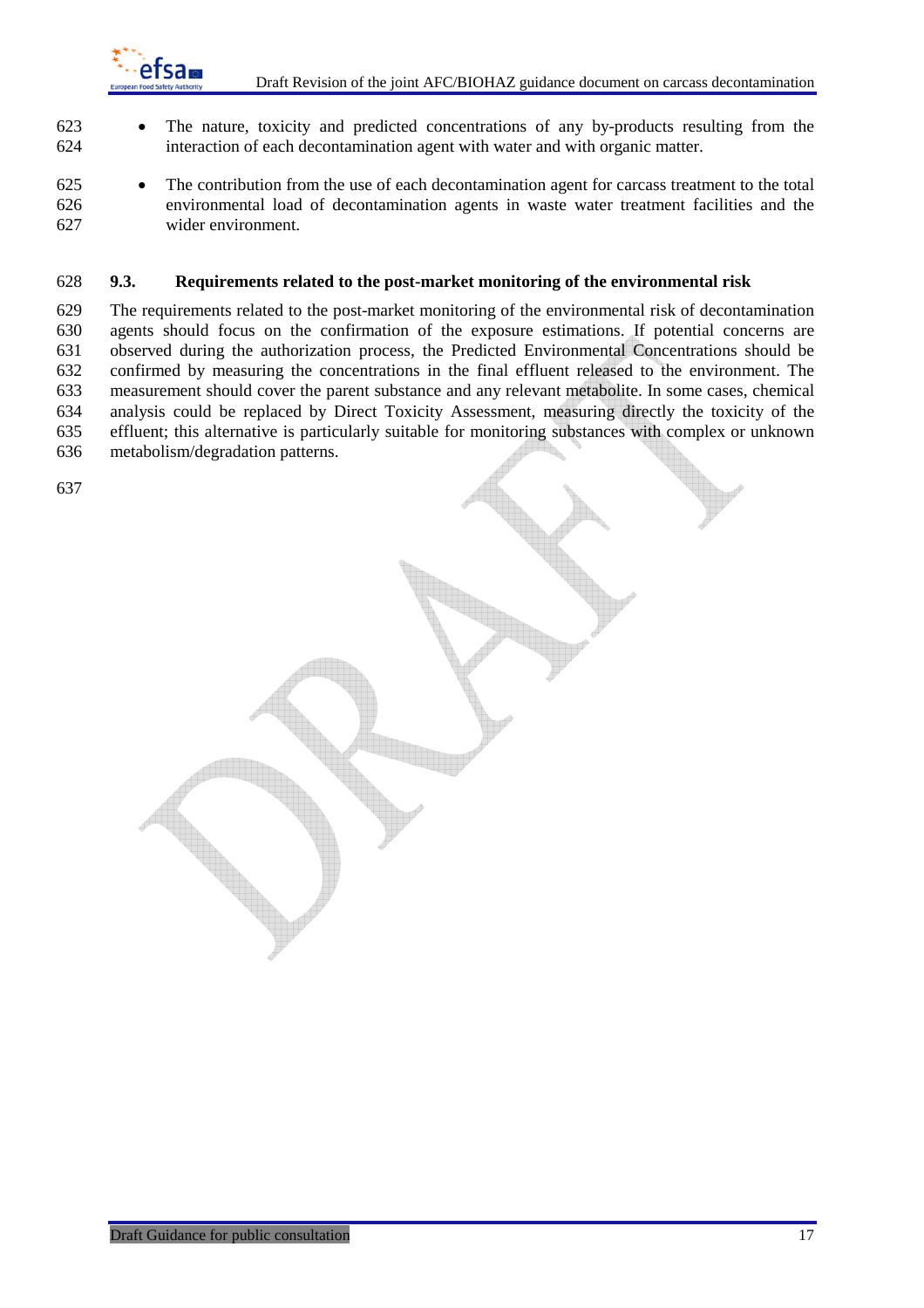

## 638 **REFERENCES**

- 639 Birk T, Rosenquist H, Brøndsted L, Ingmer H, Bysted A, Christensen BB. A comparative study of two 640 food model systems to test the survival of *Campylobacter jejuni* at -18°C. J Food Protection, 69- 641 2635–2639.
- 642 Boysen L and Rosenquist H, 2008. Reduction of thermotolerant *Campylobacter* species on broiler 643 carcasses following physical decontamination at slaughter. J of Food Protection, 72, 497–502
- 644 Ciofu O, Riis B, Pressler T, Poulsen HE and Hoiby N, 2005. Occurrence of hypermutable 645 *Pseudomonas aeruginosa* in cystic fibrosis patients is associated with the oxidative stress caused 646 by chronic lung inflammation. Antimicrob. Agents Chemother., 49, 2276-82.
- 647 Directive 2008/1/EC of the European Parliament and of the Council of 15 January 2008 concerning 648 integrated pollution prevention and control
- 649 Directive 2003/99/EC of the European Parliament and of the Council of 17 November 2003 on the 650 monitoring of zoonoses and zoonotic agents, amending Council Decision 90/424/EEC and 651 repealing Council Directive 92/117/EEC
- 652 ECB, 2003. Technical Guidance Document in support of Commission Directive 93/67/EEC on Risk 653 Assessment for new notified substances, Commission Regulation (EC) No 1488/94 on Risk 654 Assessment for existing substances and Directive 98/8/EC of the European Parliament and of the 655 Council concerning the placing of biocidal products on the market. Edition 2. Ispra, 2003.
- 656 ECDC, EFSA, EMEA, SCENIHR 2009. Scientific Opinion of the European Centre for Disease 657 Prevention and Control; Scientific Opinion of the Panel on Biological Hazards; Opinion of the 658 Committee for Medicinal Products for Veterinary Use; Scientific Opinion of the Scientific 659 Committee on Emerging and Newly Identified Health Risks on antimicrobial resistance (AMR) 660 focused on zoonotic infections. EFSA Journal 2009; 7(11):1372; European Medicines Agency 661 Reference EMEA/CVMP/447259/2009.
- 662 EFSA 2005a. Scientific opinion of the Scientific Panel on food additives, flavourings, processing aids 663 and materials in contact with food (AFC) related to Treatment of poultry carcasses with chlorine 664 dioxide, acidified sodium chlorite, trisodium phosphate and peroxyacids. The EFSA Journal 297: 665 1-27.
- 666 EFSA 2005b. Scientific opinion of the Scientific Panel on Biological Hazards on the evaluation of the 667 efficacy of peroxyacids for use as an antimicrobial substance applied on poultry carcasses. The 668 EFSA Journal 306: 1-10.
- 669 EFSA 2006. Joint AFC/BIOHAZ guidance document on the safety and the efficacy of substances for 670 the removal of microbial surface contamination of foods of animal origin. The EFSA Journal 388: 671 1-19.
- 672 EFSA 2008a. Scientific opinion of the BIOHAZ Panel on the assessment of the possible effect of the 673 four antimicrobial treatment substances on the emergence of antimicrobial resistance. The EFSA 674 Journal , 659 1-26.
- 675 EFSA, 2008b. Report from the Task Force on Zoonoses Data Collection including guidance for 676 harmonized monitoring and reporting of antimicrobial resistance in commensal Escherichia coli 677 and Enterococcus spp. from food animals. The EFSA Journal (2008) 141: 1-44.
- 678 EFSA, 2008c. EFSA Working group on Developing harmonised schemes for monitoring 679 antimicrobial resistance in zoonotic agents, "Harmonised monitoring of antimicrobial resistance in 680 Salmonella and Campylobacter isolates from food animals in the European Union, Clinical 681 Microbiology and Infection, vol. 14, number 6, 522-33.
- 682 EFSA, 2008d. Scientific opinion of the BIOHAZ Panel on Foodborne antimicrobial resistance as a 683 biological hazard. The EFSA Journal (2008) 765, 1-87.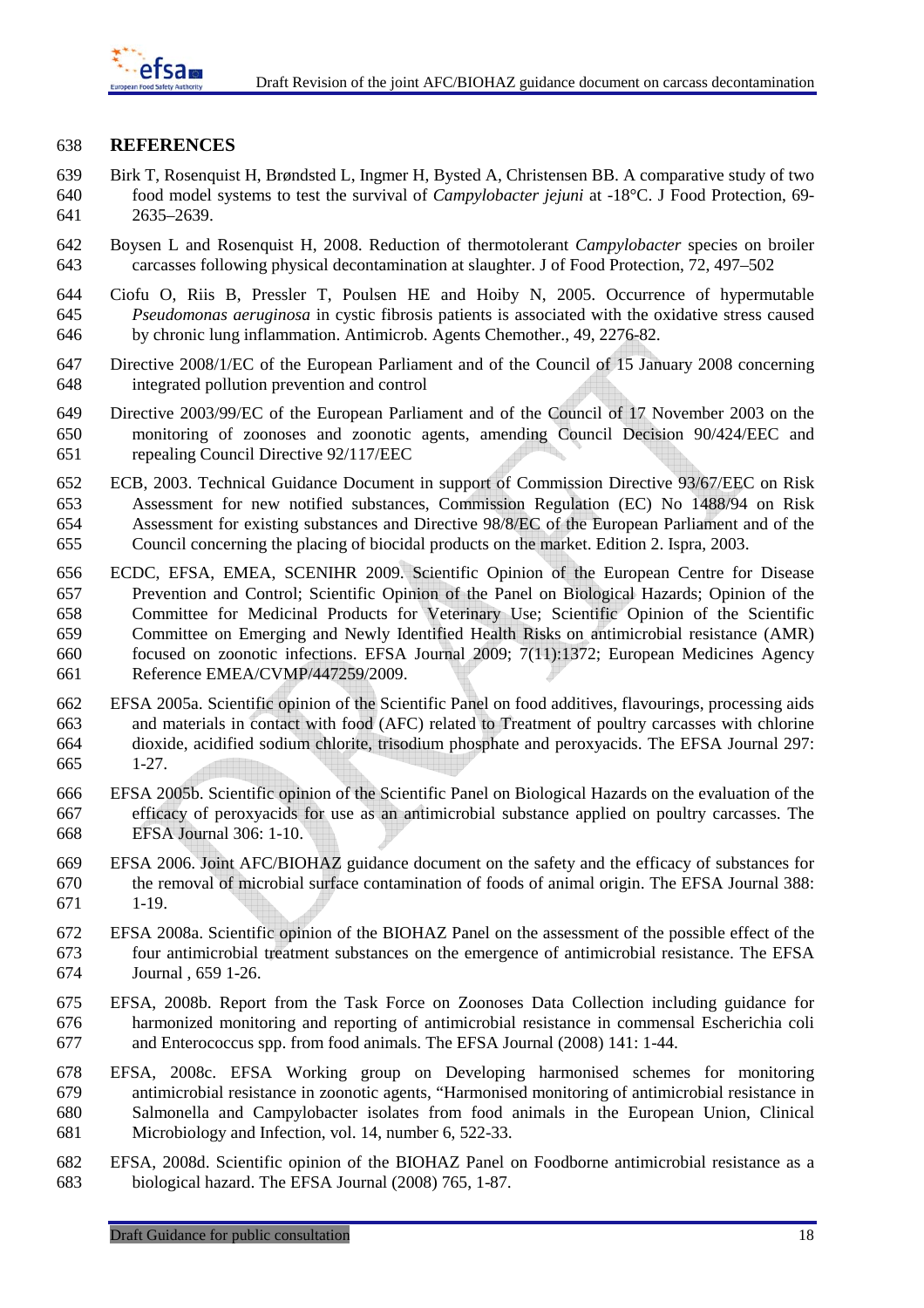

- 684 EFSA 2008e. EFSA Working group on developing harmonised schemes for monitoring antimicrobial 685 resistance in zoonotic agents, 'Harmonised monitoring of antimicrobial resistance in *Salmonella* 686 and *Campylobacter* isolates from food animals in the European Union. Clin. Microbiol. Infect. 14, 687 522-533.
- 688 EFSA, 2008f. Scientific opinion of the FEEDAP Panel on update of the criteria used in the 689 assessment of bacterial resistance to antibiotics of human or veterinary importance. The EFSA 690 Journal (2008) 732, 1-15.
- 691 EMEA 2006. Guideline on the environmental risk assessment of medicinal products for human use. 692 London, UK
- 693 Erill I, Campoy S, Barbé J. Aeons of distress: an evolutionary perspective on the bacterial SOS 694 response. FEMS Microbiol Rev. 2007; 31(6):637-56.
- 695 EUCAST, 2000. Terminology relating to the determination of the susceptibility of bacteria to 696 antimicrobial agents (EUCAST definitive document E.Def 12) *Clin. Microbiol. Inf*. 6:503-508.
- 697 Foster KL, 2007. Stress-induced mutagenesis in bacteria. Crit. Rev. Biochem. Mol. Biol., 42, 373-97.
- 698 Griffith KL, Shah IM, Wolf RE Jr., 2004. Proteolytic degradation of *Escherichia coli* transcription 699 activators SoxS and MarA as the mechanism for reversing the induction of the superoxide. 700 (SoxRS) and multiple antibiotic resistance (Mar) regulons. Mol. Microbiol. 51, 1801-16.
- 701 Hastings PJ, Rosemberg SM, Slack A., 2004. Antibiotic-induced lateral transfer of antibiotic 702 resistance. Trends Microbiol. 12, 401-4.
- 703 Helsel, DR, 2005. Nondetects and Data Analysis: Statistics for censored environmental data. Statistics 704 in Practice. Wiley Interscience, chapter 6.
- 705 ISO 17604: 2003 Microbiology of food and animal feeding stuff- Carcass sampling for 706 microbiological analysis
- 707 Lorimer MF, Kiermeier A., 2007. Analysing microbiological data: Tobit or not Tobit? Int J Food 708 Microbiol. 116, 313-8.
- 709 Lorimer MF, Kiermeier A., 2008. A guide to using R for analysing microbiological data. 710 http://www.sardi.sa.gov.au/\_\_data/assets/pdf\_file/0014/45050/guide\_totobit\_analysis\_of\_microbia 711 l\_data.pdf
- 712 Lund M, Wedderkopp A, Waino M, Nordentoft S, Bang DD, Pedersen K, and Madsen M, 2003. 713 Evaluation of PCR for detection of Campylobacter in a national broiler surveillance programme in 714 Denmark. J Appl.Microbiol. 94, 929-935.
- 715 Mokgatla RM, Gouws PA and Brozel VS, 2002. Mechanisms contributing to hypochlorous acid 716 resistance of Salmonella isolate from a poultry-processing plant. J. Appl. Microbiol.; 92, 566-73.
- 717 Oliver A, Canton R, Campo P, Baquero F and Blazquez J High frequency of hypermutable 718 Pseudomonas aeruginosa in cystic fibrosis lung infection. Science, 2000; 288, 1251-4.
- 719 Pomposiello PJ, Bennik MH and Demple B Genome-wide transcriptional profiling of the Escherichia 720 coli responses to superoxide stress and sodium salicylate. J. Bacteriol. 2001; 183(13):3890-902.
- 721 Regulation (EC) No 853/2004 of the European Parliament and of the Council of 29 April 2004 laying 722 down specific hygiene rules for food of animal origin. Official Journal of the European Union L 723 226/22 of 26 June 2004.
- 724 Regulation (EC) No 1907/2006 of the European Parliament and of the Council of 18 December 2006 725 concerning the Registration, Evaluation, Authorisation and Restriction of Chemicals (REACH). 726 Official Journal of the European Union L 396/01 of 30 December 2006.
- 727 Regulation (EC) No 1333/2008 of the European Parliament and of the Council of 16 December 2008 728 on food additives. Official Journal of the European Union L 354/16 of 31 December 2008.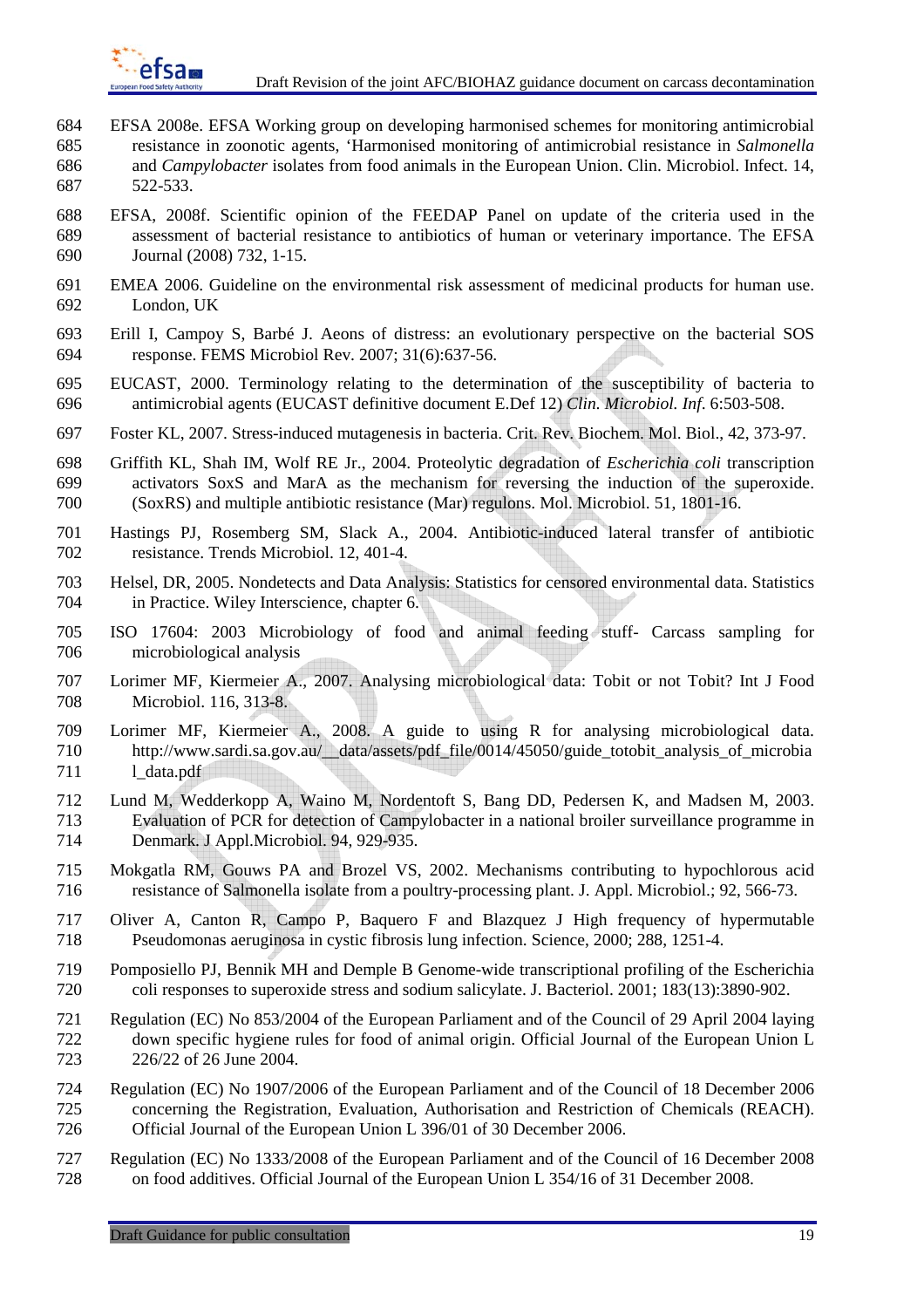

- 729 Riedel CT, Brøndsted L, Rosenquist H, Haxgart SN, Christensen BB, 2009. Chemical 730 Decontamination of *Campylobacter jejuni* on chicken skin and meat. J Food Protection, 72-1173- 731 1180.
- 732 Rosenquist H, Sommer HM, Nielsen NL, and Christensen BB, 2006. The effect of slaughter 733 operations on the contamination of chicken carcasses with thermotolerant Campylobacter. 734 International Journal of Food Microbiology 108, 226-232.
- 735 SCHER/SCENIHR 2008. Scientific opinion on the environmental impact and effect on antimicrobial 736 resistance of four substances used for the removal of microbial surface contamination of poultry 737 carcasses, April 2008.
- 738 SCHER, 2007. Scientific opinion on the risk assessment report on chloroform (CAS 67-66-3), 739 environmental part, 20 September 2007.
- 740 SCENIHR (Scientific Committee on Emerging and Newly Identified Health Risks), 2009. 741 Assessment of the Antibiotic Resistance Effects of Biocides, 19 January 2009.
- 742 SCVPH (Scientific Committee On Veterinary Measures Relating To Public Health), 1998. Report on 743 the benefits and limitations of antimicrobial treatments for poultry carcasses. 30 October 1998.
- 744 SCVPH (2003) Opinion on the evaluation of antimicrobial treatments for poultry carcasses. 745 http://ec.europa.eu/fs/sc/scv/out63\_en.pdf
- 746 Thrusfield M, 2007. Veterinary Epidemiology. Blackwell Science, Oxford, 2007.
- 747 U.S.Food and Drug Administration (FDA), 2001. Bacteriological Analytical Manual Online. Chapter 748 7: Campylobacter. http://vm.cfsan.fda.gov/~ebam/bam-7.html
- 749 Walsh TR, 2006. Combinatorial genetic evolution of multiresistance. Curr. Opin. Microbiol.; 750 9(5):476-82.
- 751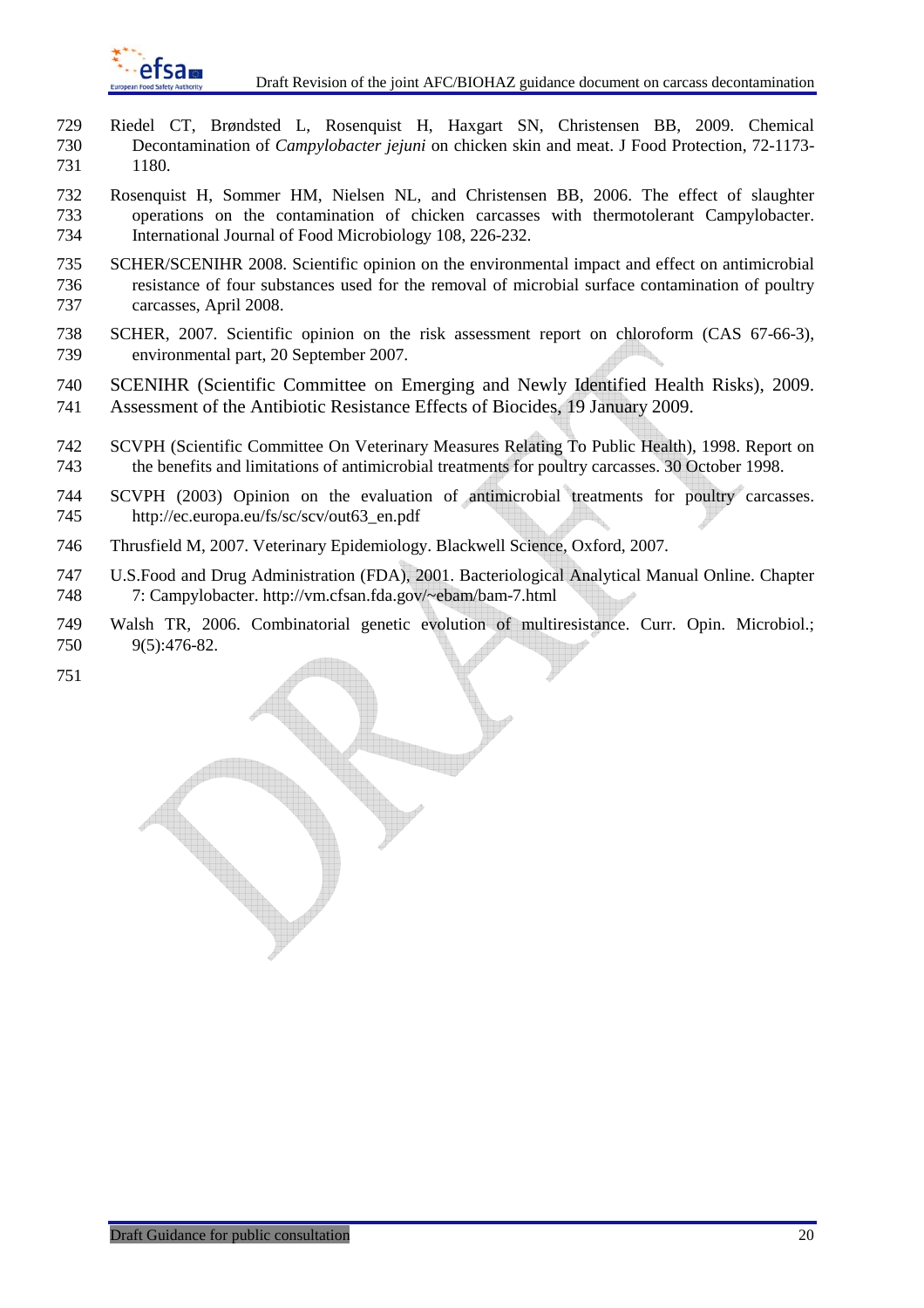

## 752 **APPENDICES**

## 753 **APPENDIX A**

## 754 **EXAMPLE OF AN EXPERIMENTAL PROCEDURE FOR TESTING THE EFFICACY OF CHEMICAL**  755 **SOLUTIONS IN REDUCING THE NUMBER OF** *CAMPYLOBACTER* **ON BROILER MEAT**

756 **Preparation of inoculum.** From frozen stock (–80 °C in Brain Heart Infusion broth (BHI) containing 757 15% glycerol), strains are streaked onto Blood Agar Base No 2 plates (Oxoid CM271, UK) added 5% 758 horse blood and incubated for 2-3 days in microaerobic conditions (6% O2, 7% H2, 7% CO2, 80% 759 N2). One loop full of each culture is subsequently streaked onto new Blood Agar Base No 2 plates, 760 which are incubated for 24 h. Cells are harvested from plates with 2 ml phosphate buffered saline 761 (PBS) (Oxoid BR0014, UK) and mixing with a Drigalski spatula. The inoculum is diluted to OD600 = 762 0.1 which corresponds to approximately 8 log10 CFU/ml. Subsequently, the inoculum is diluted to 763 approximately 7 log10 CFU/ml in Buffered Peptone Water (BPW, Oxoid CM0509, UK), (Birk et al., 764 2006).

765 **Preparation of broiler meat samples**. Frozen *Campylobacter* negative broiler breast fillets are 766 thawed over night at 5 °C. The breast fillets covered with fascia are levelled to a thickness of 0.5 cm 767 and cut into smaller samples using a stainless steel plug centre bit with a 35 mm diameter. Each piece 768 of meat is placed on gauze in a Petri dish. Samples are stored at  $5^{\circ}$ C  $\pm$  2  $^{\circ}$ C until use (maximum 2 h), 769 while kept inside a plastic bag with a wet towel to prevent desiccation. (Riedel et al., 2009.)

770 I**noculation of meat samples**. An amount of 50 µl of inoculum (corresponding to approximately 5.7  $771$  log<sub>10</sub> cfu) is added carefully with a pipette within seconds by letting the pipette gently touch the meat 772 surface and leave a few microliters at a time (Riedel et al., 2009). To allow the settlement of the cells,

773 the meat is left at room temperature for 20 min, before treatment.

774 **Treatment**. The model allows for test of all sorts of soluble chemicals. An example is given below.

775 *Treatment with the formulated product.* Formulated products of 40 ml and sterile water are kept in 776 glass bottles at room temperature, and separate solutions are used for treatment of each meat sample.

777 Meat samples are dipped into the solution or water (controls) with a pair of tweezers. These dipping

- 778 treatments are conducted for 15 s (may vary depending on the reaction time of the chemical),
- 779 immediately followed by microbiological analysis.

780 **Microbiological analyses.** Counts of thermotolerant *Campylobacter* are determined stomaching 781 individual meat samples and gauze for 2 min in 100 ml Maximum Recovery Diluent (MRD) (BD 782 218971, USA) in a stomacher for 2 min followed by 10 fold serial dilutions in MRD. (The large rinse 783 volume is applied to quickly dilute any chemical solution left on the surfaces of the skin or meat 784 samples. For experiments where lower initial inoculation levels are applied, smaller amounts of MRD 785 might be used to allow for easier detection). From appropriate dilutions, five times 10 μl are spotted 786 onto *Campylobacter* selective Abeyta-Hunt-Bark agar plates (AHB) with 1% 787 triphenyltetrazoliumchloride (Rosenquist et al., 2006). All plates are incubated under microaerobic 788 conditions for  $40 \pm 4$  h at  $41.5 \pm 1$  °C and then the number of *Campylobacter* was counted.

789 **Presentation of results.** Concerning the data analysis, the bacterial counts (CFU per sample) are log 790 transformed to fit a normal distribution of the data. Samples in which *Campylobacter* is present but 791 below the detection limit are given a value of one-half of the detection limit. The analysis of variance 792 is carried out using a statistical software. An  $\alpha$ -value of 0.05 is used as the level of significance.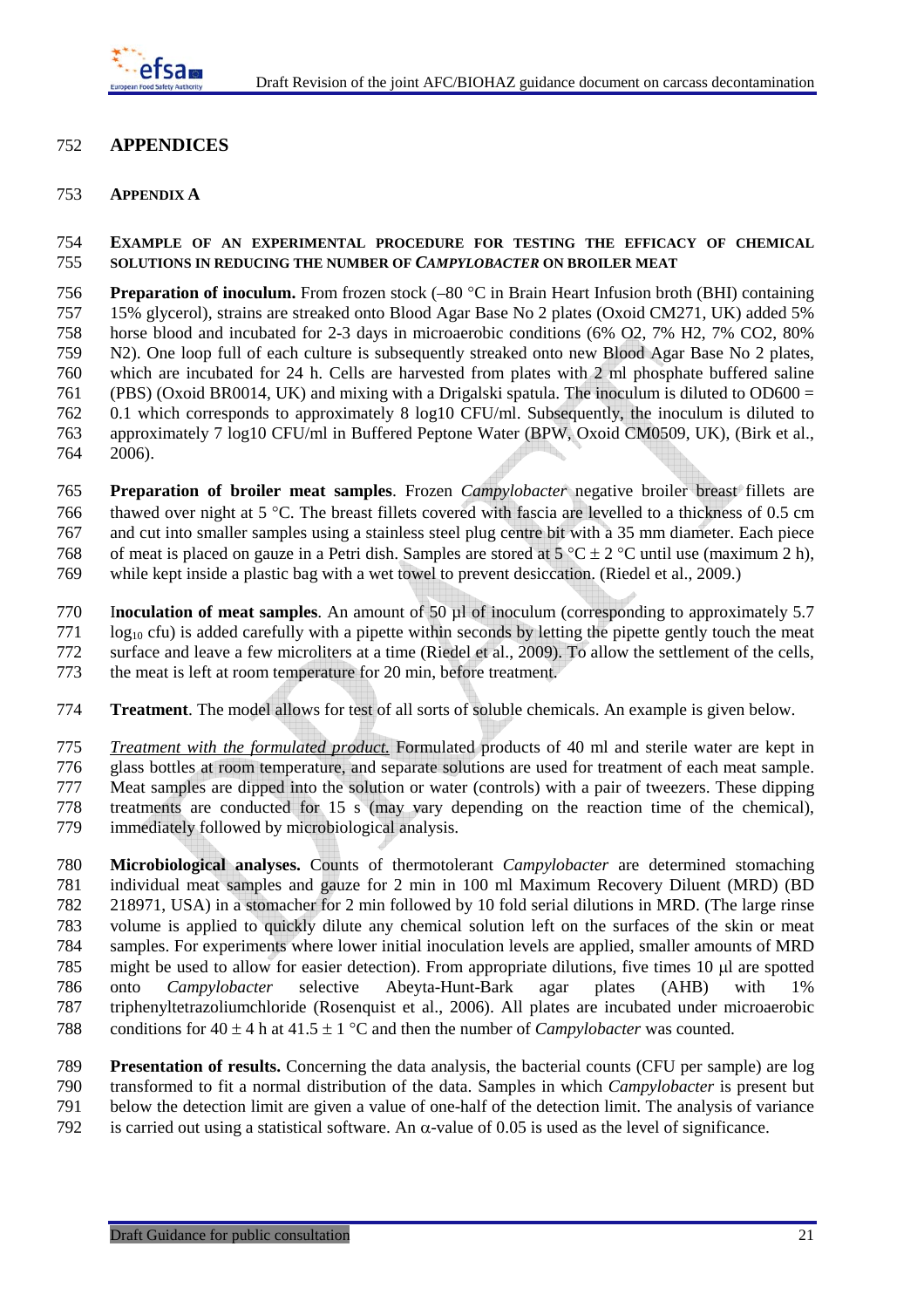

793 In the example above, a rinsing procedure is not included in the study design. The reason for this is 794 that such procedures may vary and it was regarded meaningless to try to simulate such uncharacterized procedures.

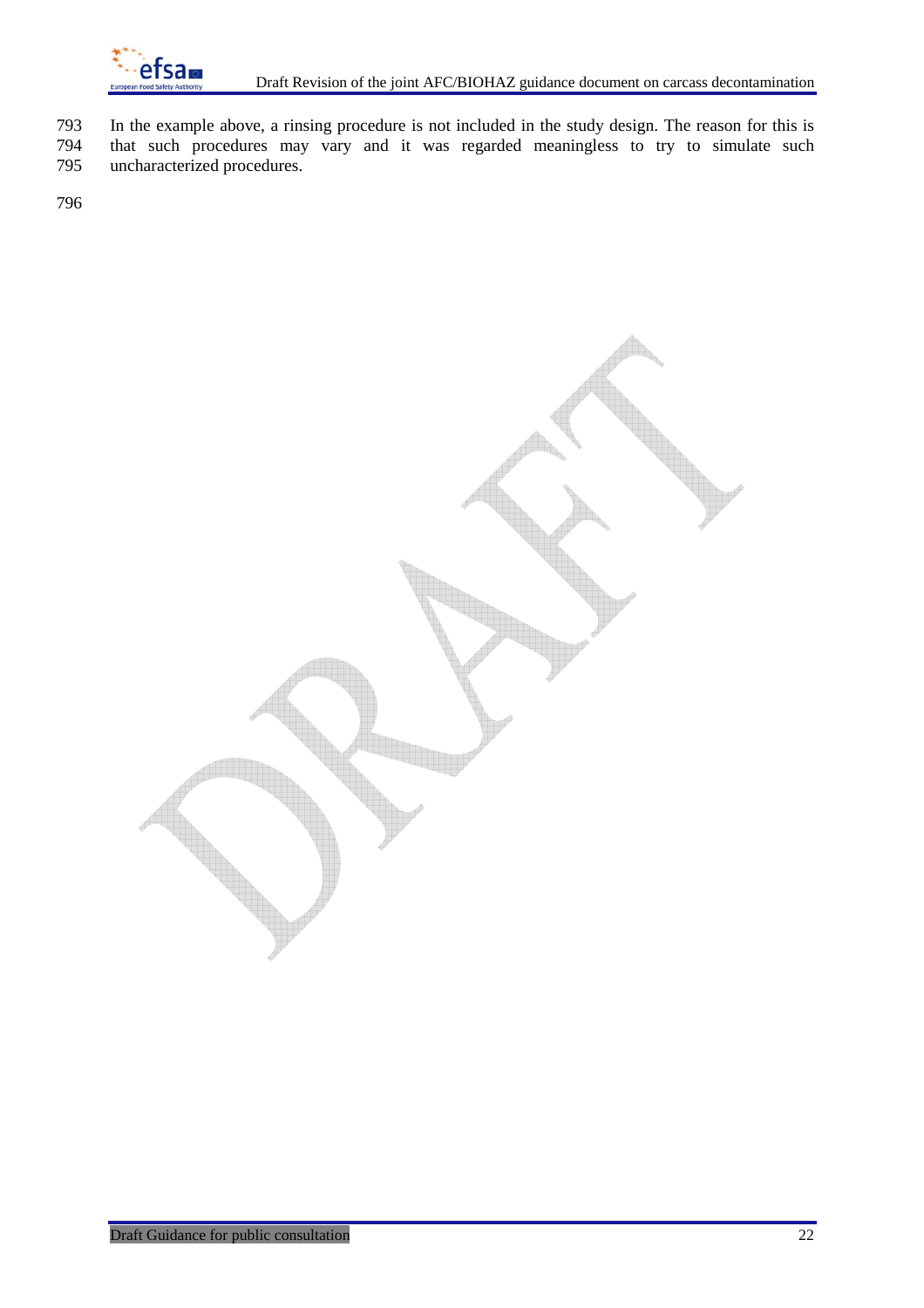

## 797 **APPENDIX B**

## 798 **EXAMPLE OF AN EXPERIMENTAL PROCEDURE FOR TESTING THE EFFICACY OF CHEMICAL**  799 **SOLUTIONS IN REDUCING** *CAMPYLOBACTER* **ON BROILER CARCASSES AT SLAUGHTER**

800 For testing the efficacy of decontamination agents in reducing the *Campylobacter* contamination of 801 poultry carcasses, a sample size calculation has to be performed (see Appendix C). Considering a high 802 within-flock prevalence (flocks fully contaminated by *Campylobacter* will be selected), a sample size 803 of 50 carcasses is sufficient to obtain statistical sound results.

804 **Broiler flocks.** Carcasses or breast fillets (depending on the method) from *Campylobacter* positive 805 broiler flocks processed on different days in a slaughter plant should be used. One week prior to 806 slaughter, the flocks should be examined and found *Campylobacter* positive by sampling and analysis 807 of sock-samples using a PCR-method (Lund et al*.*, 2003).

808 **Chemical solutions.** Different chemicals and method of application can be investigated. Whole 809 carcasses are treated with a chemical solution and a control group is treated with sterile water applied 810 the same way as the chemical solution.

811 After treatment with chemical solutions or sterile water (controls) carcasses are washed in order to 812 rinse of the chemical solutions and controls are washed similarly.

813 **Sample preparation**. Carcasses are prepared as described by the FDA (U.S. Food and Drug 814 Administration, 2001) with minor modifications. Each carcass is placed in a 3500 ml stomacher bag 815 with filter (Bie & Berntsen A/S, Denmark). An amount of 200 ml 0.1% buffered peptone water is 816 added (BPW; consisting of 10.0 g peptone (BD 211677), 17.5 g sodium chloride (Merck 817 1.06404.1000), 3.5 g disodium hydrogen sulphate (Merck 1.06404.1000), 1000 ml distilled water). 818 The bag is then sealed and the content manually massaged for 2 min. Next, the bag is tilted to let the 819 liquid flow to one corner. The bottom corner is sanitized with 70% ethanol and cut off with a sterile 820 scissor. Holding back the carcass and the filter, the rinse is poured into a 250 ml sterile centrifuge 821 tube, which is kept at  $4 \text{ }^{\circ}\text{C}$  for a maximum of 24 h before analysis. Finally, the rinse is centrifuged at 822 13,000 x *g* for 15 min, the supernatant is discarded, and the pellet resuspended in 10 ml 0.1% BPW 823 (Boysen and Rosenquist, 2008).

824 **Microbiological analysis***.* Naturally occurring thermotolerant *Campylobacter* in the chicken rinse are 825 enumerated in accordance with the direct plating technique described by Rosenquist *et al*. *(*Rosenquist 826 et al.*, 2006)*. Ten-fold dilutions of the chicken rinse are made in BPW, and 0.1 ml of the dilutions is 827 plated onto Abeyta-Hunt-Bark agar containing 0.1% triphenyl tetrazolium chloride for red-staining of 828 colonies (Rosenquist et al., 2006).

829 **Presentation of results.** Concerning the data analysis, the bacterial counts (CFU per sample) are log 830 transformed to fit a normal distribution of the data. Samples in which *Campylobacter* is present but 831 below the detection limit are given a value of one-half of the detection limit. The analysis of variance 832 is carried out using a statistical software. An  $\alpha$ -value of 0.05 is used as the level of significance.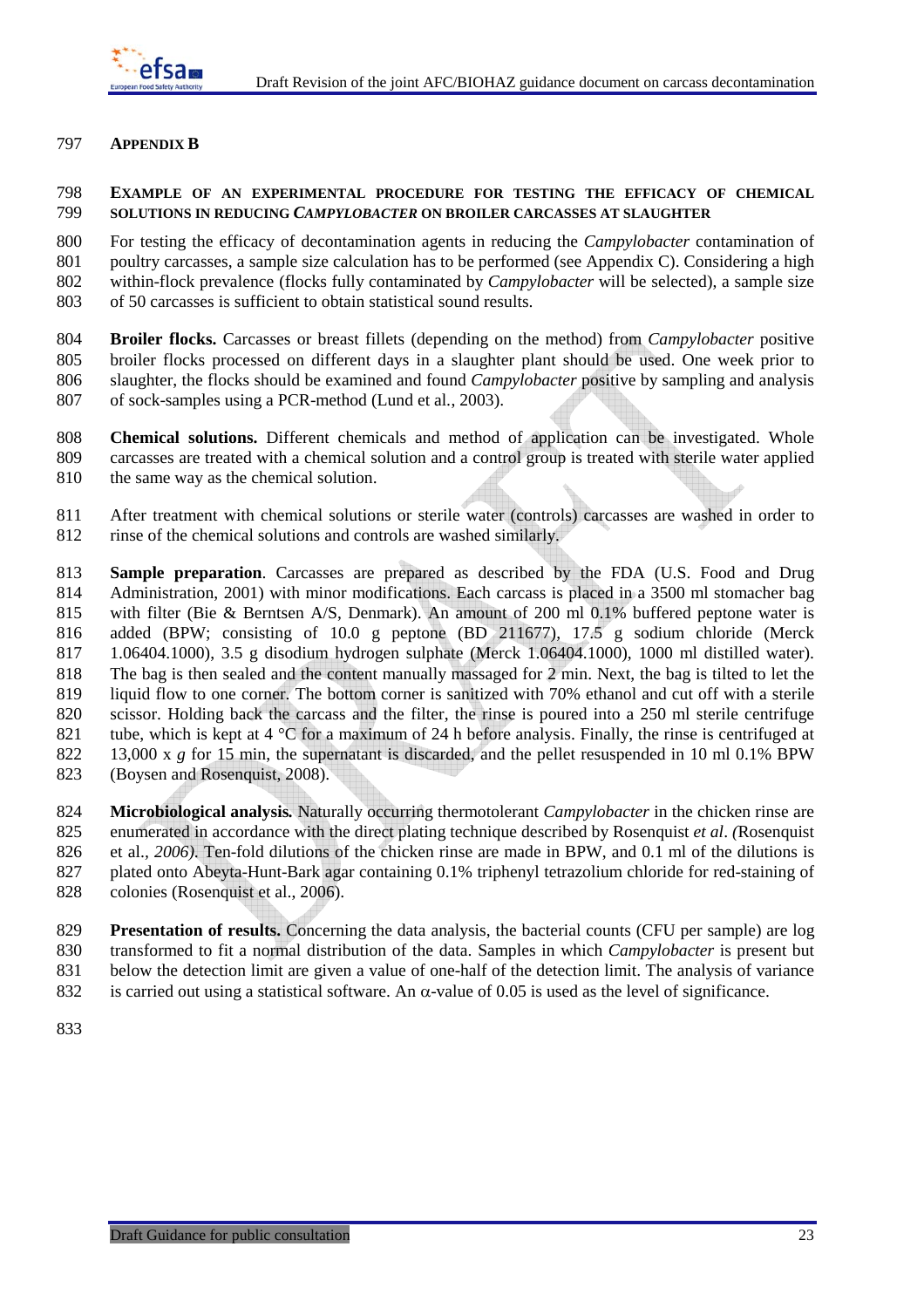

## 834 **APPENDIX C**

## 835 **STATISTICAL APPROACH FOR EFFICACY ASSESSMENT IN FIELD SITUATION OF A SUBSTANCE USED**  836 **FOR DECONTAMINATING POULTRY CARCASSES**

837 In order to demonstrate that a substance, for which authorisation is sought, has efficacy in reducing 838 the contamination of pathogen microorganisms on treated poultry carcasses, two different aspects 839 have to be evaluated: the effect on the prevalence of positive carcasses of slaughtered poultry (Part 840 A), and the effect on the level of contamination (Part B).

841 In order to evaluate both these effects, we will consider two populations under study: chicken 842 carcasses treated with a substance, and chicken carcasses treated with water. The study will be 843 conducted in slaughterhouses, where a single batch of poultry will be randomly subdivided into two 844 groups: treated with decontaminant and treated with water. Two conditions have to be fulfilled:

845 - it is necessary to select for the study batches of poultry likely to be positive at the 846 slaughterhouse: this will be achieved selecting flocks that resulted positive in a control 847 performed at the farm within the three weeks before the date of slaughter (as foreseen in 848 national control programs);

849 - at the slaughterhouse, treated and non treated carcasses must be processed in the same 850 way, in order to ensure that no variables other than the treatment are present in the two sub 851 populations.

852

853 Among completely randomised designs, we will choose a superiority study, where one treatment 854 (decontamination) is thought likely to be better than the use of water only, assuming a null hypothesis 855 that there is no difference, which may then be disproved.

- 856 **Part A**
- 857 In order to assess the reduction in the proportion of positive carcasses, the following study design to 858 be applied at the slaughterhouse is proposed.
- 859 We are in this case interested in evidencing a difference between proportions of presence of the event 860 in treated (**T**) and non treated (**C**) chicken carcasses:
- 861 The sample size will be defined taking into account which level of error the study can tolerate. A 862 sampling scheme is proposed, considering the following criteria:
- 863 alpha= 0.05
- 864 beta= 0.2 (power =  $1-\beta$  = 0.8)
- 865 prevalence reduction to be highlighted  $= 50\%$  (at least)

866 The scheme will have to be adapted on a case-by-case basis, considering specific situations related to 867 the compound under study, the processing plant, the sanitary situation of treated flocks.

- 868 *Assumptions:*
- 869 prevalence in C = 15.8% (CI=11.1-21.2; CL=95%);
- 870 prevalence in  $T = 8\%$  (assumed that the treatment reduces the prevalence of at least 50%);
- 871 The sample size is calculated according to Thrusfield (2007), and the results are shown in Table 3.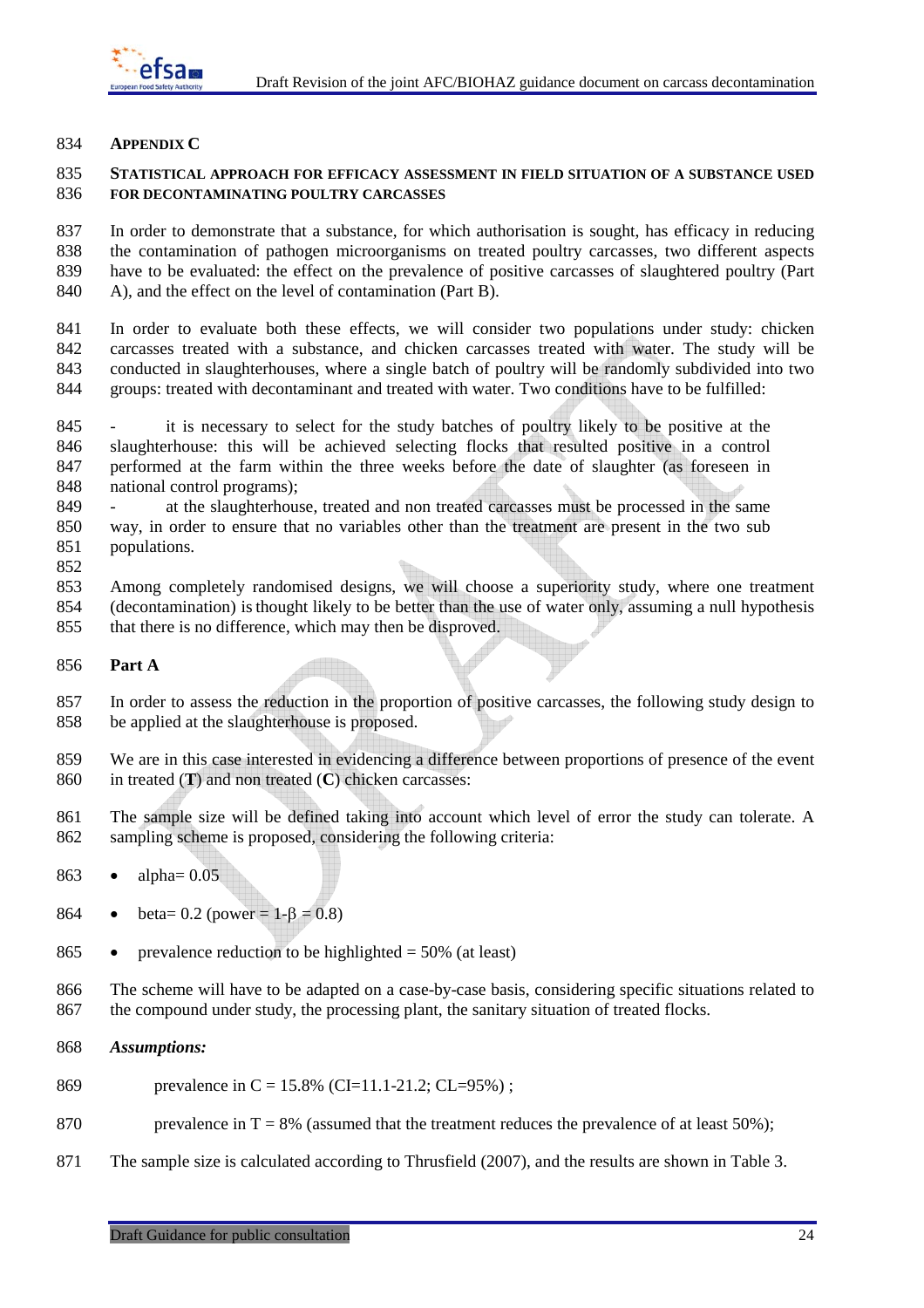

872 **Table 1:** Table 3. Number of carcasses (ss) to be tested for each group according to the expected

873 prevalence for C  $(p_c)$  and the expected (or desired) prevalence  $(p_t)$  according to the expected (or

874 desired) prevalence reduction (Pr\_50; Pr\_60; Pr\_70).

|                      |                         | Pr 50% |                         | Pr 60% | Pr 70%                  |     |  |  |
|----------------------|-------------------------|--------|-------------------------|--------|-------------------------|-----|--|--|
| $\mathbf{p}_{\rm c}$ | $\mathbf{p}_{\text{t}}$ | SS     | $\mathbf{p}_{\text{t}}$ | SS     | $\mathbf{p}_{\text{t}}$ | SS  |  |  |
| 10                   | 5                       | 341    | $\overline{4}$          | 222    | 3                       | 152 |  |  |
| 16                   | 8                       | 202    | 6.4                     | 132    | 4.8                     | 90  |  |  |
| 20                   | 10                      | 156    | 8                       | 102    | 6                       | 70  |  |  |
| 30                   | 15                      | 94     | 12                      | 62     | 9                       | 43  |  |  |
| 40                   | 20                      | 64     | 16                      | 42     | 12                      | 29  |  |  |
| 50                   | 25                      | 45     | 20                      | 30     | 15                      | 21  |  |  |
| 60                   | 30                      | 33     | 24                      | 22     | 18                      | 16  |  |  |
| 70                   | 35                      | 24     | 28                      | 16     | 21                      | 12  |  |  |
| 80                   | 40                      | 17     | 32                      | 17     | 24                      | 9   |  |  |

876 877

878 In conclusion, in the described example, 202 carcasses have to sampled for each group (treated and

879 controls) in order to identify a 50% reduction in prevalence (from 16% to 8% of positive carcasses).

880 All the carcasses will be submitted to a qualitative test for the detection of the pathogen under study.

881 In case of higher prevalence in the control group, the number of carcasses to be sampled will be

882 reduced according to table 3.

## 883 **Part B: estimate differences between means**

884 This part of the study is aimed at evaluating the efficacy of the formulated product in reducing the 885 level of carcasses contamination, comparing treated (**T**) and non treated (**C**) chicken carcasses

886 According to Lorimer and Kiermeier (2007) in this kind of analysis it is important to consider both 887 positive and negative samples, in order to avoid possible overestimation of the mean concentration of 888 pathogens on the carcasses if only positive samples are considered. Negative samples in fact are the 889 ones in which the concentration falls under the limit of detection (LoD) of the quantitative test, but 890 their true concentration is not always zero, being comprised between zero and LoD. Consequently, the 891 most appropriate statistical method to estimate the mean of the concentration in the two groups, and

892 therefore the mean difference, is the censored regression approach.

893 On the basis of this approach, considering the situation described in part A (prevalence of group 894 C $\sim$ 16%, prevalence of group T $\sim$ 8%), all the carcasses under study (202) will be included also in the 895 quantitative evaluation. From the laboratory point of view, it will be possible to submit to quantitative 896 examination only the carcasses that resulted positive in the qualitative test.

897 In different situations, with a higher prevalence of positive carcasses, the number of carcasses to be 898 included in the quantative study will be smaller: e.g. 100 with a prevalence up to 50%, 50 with higher 899 prevalences. In all this cases it will be possible to identify a difference of  $0.5 \log_{10}$  between the mean 900 concentration of the two groups, with a percentage > 80% of tests found to be statistically significant 901 using a significance level of 0.05 (table 4).

902 In any case, results will have to be elaborated using the censured regression model, as described by 903 Lorimer and Kiermeier (2008). For the simulation of data with a high proportion of censored data 904 (low expected prevalence), the study by Helsel (2005) has been taken into account.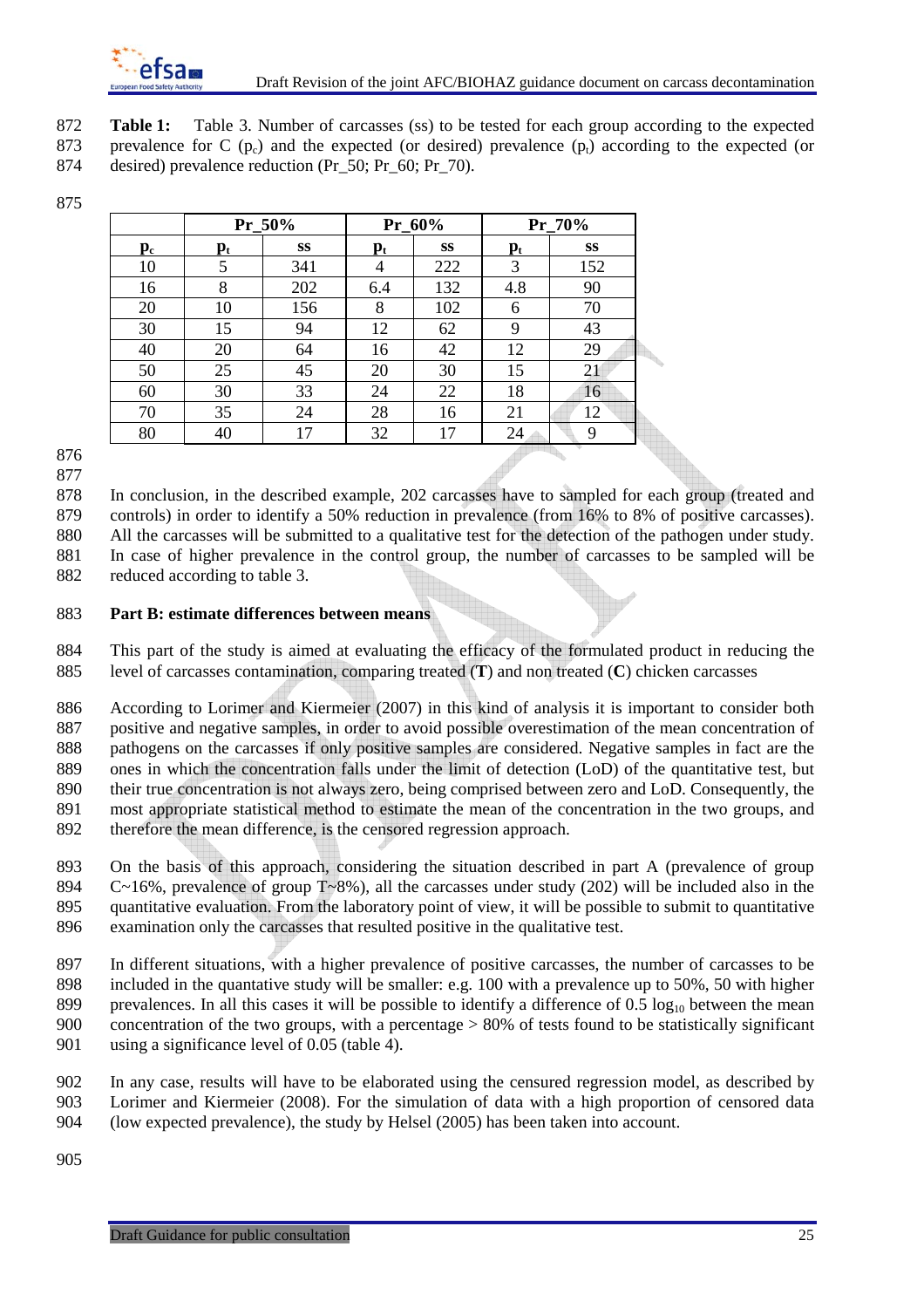

908 909

## 906 **Table 2:** Table 4: number of carcasses to be sampled for different prevalence and different 907 differences to be estimated

|                                      | Other simulated scenarios |      |       |       |       |      |       |      |       |       | Lorimer results |      |      |                   |       |        |       |       |        |       |       |
|--------------------------------------|---------------------------|------|-------|-------|-------|------|-------|------|-------|-------|-----------------|------|------|-------------------|-------|--------|-------|-------|--------|-------|-------|
| Expected prevalence in<br>С          | 17,03                     |      | 26.05 |       | 37,05 |      | 49,3  |      | 72,99 |       |                 | 89,2 |      |                   | 96,87 |        |       |       |        |       |       |
| Number of carcasses<br>to be sampled | 50                        | 100  | 200   | 50    | 100   | 200  | 50    | 100  | 200   | 50    | 100             | 200  | 20   | 30                | 50    | 20     | 30    | 50    | 20     | 30    | 50    |
| Estimated mean<br>difference*        | 0,66                      | 0,52 | 0,5   | 0,514 | 0,49  | 0,49 | 0,439 | 0,49 | 0.5   | 0,50  | 0.5             | 0,5  |      | $0,4849$ $0,5034$ | 0,507 | 0,5047 | 0,503 | 0,508 | 0,4879 | 0,512 | 0.495 |
| $%$ **                               | 49                        | 73.1 | 96,1  | 57,7  | 85,8  | 99,1 | 68.7  | 92.6 | 99,7  | 75,60 | 95,1            | 99,9 | 45,8 | 62,5              | 83,16 | 49.81  | 66,6  | 87,08 | 51,4   | 64,6  | 86,36 |

\* Estimated mean difference for each scenario for the censored approch, averaged over the 1000 simulations \*\* Percentage of tests found to be statistically significant (p<0.05) from 1000 simulations for each scenario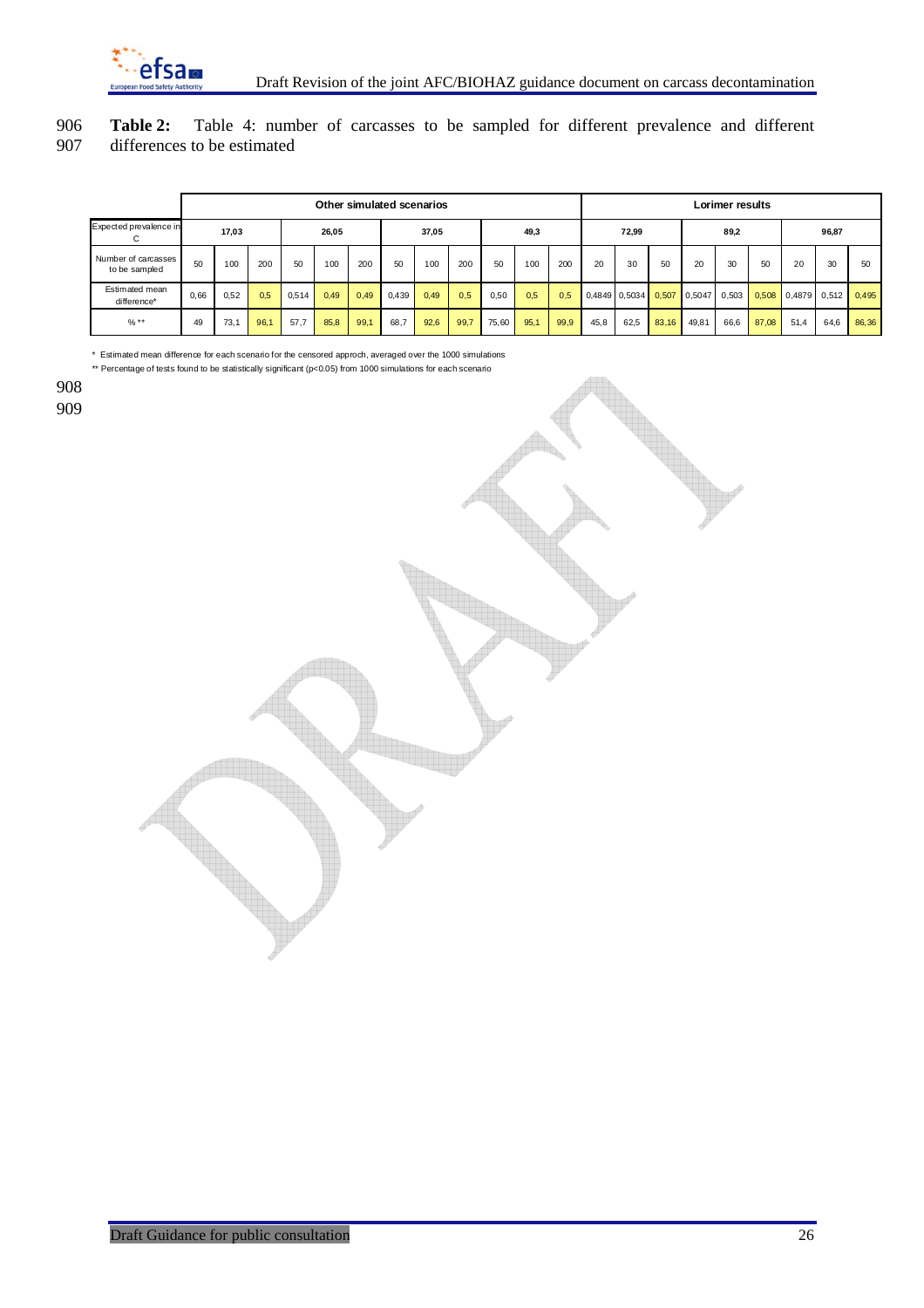

## 910 **DEFINITIONS**

## 911 **ANTIBIOTIC**

912 A substance produced by, or derived (chemically produced) from a micro-organism that selectively 913 destroys or inhibits the growth of other micro-organisms (ECDC, EMEA, EFSA, SCENIHR, 2009).

#### 914 **ANTIMICROBIAL**

915 An active substance of synthetic or natural origin which destroys bacteria, suppresses their growth or

- 916 their ability to reproduce in animals or humans, excluding antivirals and antiparasites (ECDC, EMEA,
- 917 EFSA, SCENIHR, 2009).

## **ANTIMICROBIAL ACTIVITY<sup>9</sup>** 918

919 It is the inhibitory or lethal effect of a decontamination agent or an antibiotic.

#### 920 **ANTIMICROBIAL RESISTANCE**

921 The ability of micro-organisms of certain species to survive or even to grow in the presence of a given

922 concentration of an antimicrobial that is usually sufficient to inhibit or kill micro-organisms of the

923 same species (ECDC, EMEA, EFSA, SCENIHR, 2009). Of primary concern is the emergence of

- 924 resistance to therapeutic antimicrobials, defined as antimicrobials used for treatment of diseases in
- 925 humans and animals.

## 926 **CO-RESISTANCE**

927 Genes conferring AMR are frequently contained in larger genetic elements such as integrons, 928 transposons or plasmids, and as such may be linked to other, unrelated resistance genes. In such cases, 929 multiple resistance genes may be transferred in a single event. When two or more different resistance 930 genes are physically linked, this is termed "co-resistance". Consequently, selection for one resistance 931 attribute will also select for the other resistance gene(s), termed co-selection (ECDC, EMEA, EFSA, 932 SCENIHR, 2009).

933 **CROSS-RESISTANCE**

934 It is the tolerance to a usually toxic substance as a result of exposure to a similar acting substance. 935 Antimicrobials are a diverse group of molecules, commonly ordered in classes with similar structure 936 and mode of action. Within a class, the target in the bacterial cell and the mode of action of the 937 antimicrobial is the same or similar in each case. Some mechanisms of resistance will confer 938 resistance to most or all members of a class, i.e. cross-resistance (ECDC, EMEA, EFSA, SCENIHR, 939 2009).

940 **DECONTAMINATION AGENTS**

941 These are substances applied to remove or reduce surface contamination of food. When 942 decontaminants are used on food, the substance is considered a processing aid if removed following 943 the application. If the substance is not removed, it will be classified as a food additive (it remains 944 present in the food and has a technological effect, e.g. a preservative action; a food additive can also 945 be applied on the surface of food e.g. glazing agents).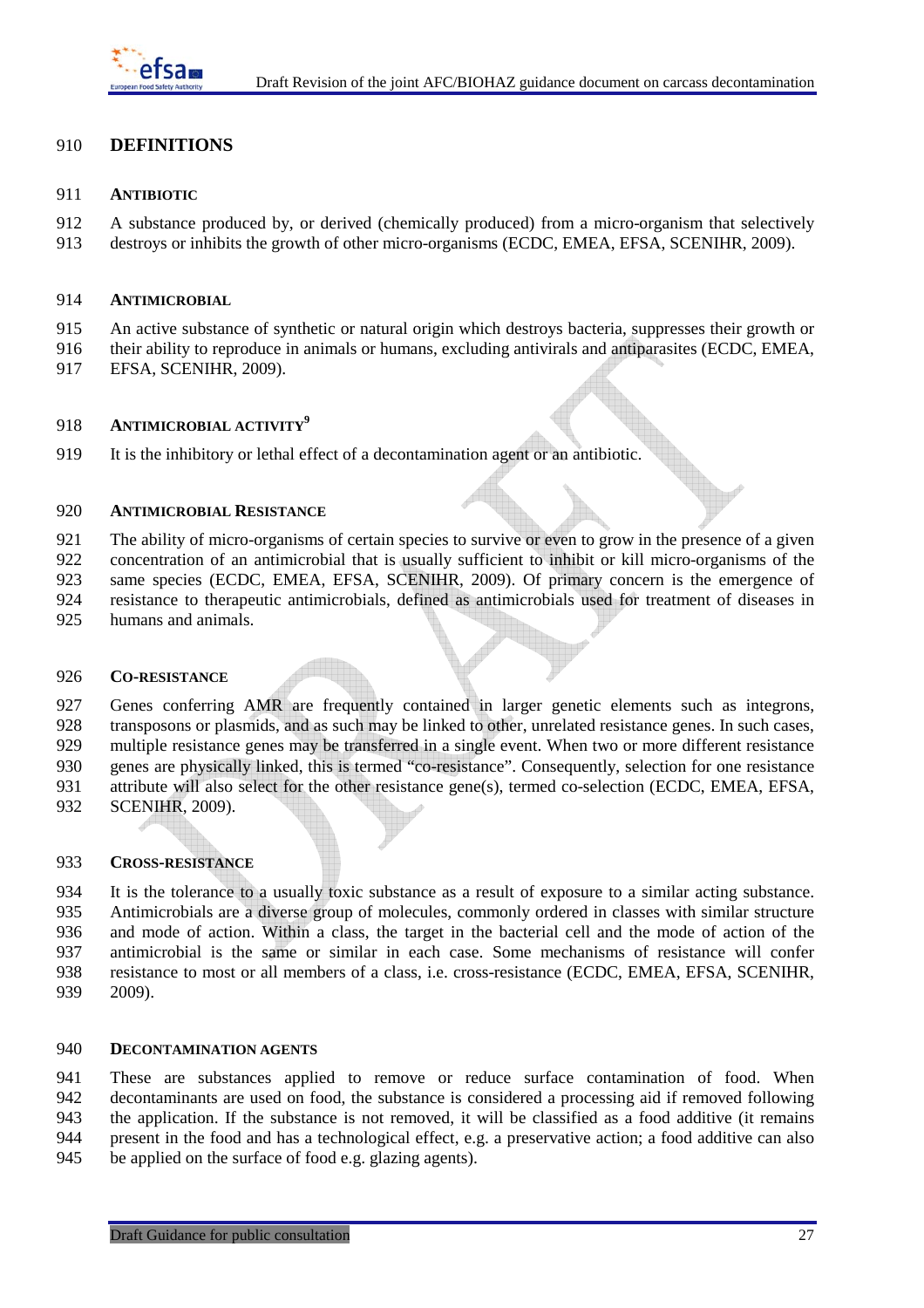

## 946 **DISINFECTION**<sup>9</sup>

947 The reduction, by means of chemical agents and/or physical methods, of the number of 948 microorganisms in the environment, to a level that does not compromise food safety on suitability.

#### 949 **ECOTOXICOLOGICAL RISK**

950 The ecotoxicological risk is assessed by taking into account the hazards ( substances discharged in the 951 environment ) characterized by toxicological studies on different representative environmental species 952 and the exposure of these species depending on the chemical and physical properties of the substance

953 , environmental characteristics ,duration and route of exposure . The use of bio monitors is frequent

954 for the routine surveillance.

## 955 **ECOTOXICOLOGY**

956 Science dealing with the fate and effects of pollutants on ecosystems.

#### **FOOD ADDITIVES<sup>10</sup>** 957

- 958 Any substance not normally consumed as a food in itself and not normally used as a characteristic
- 959 ingredient of food, whether or not it has nutritive value, the intentional addition of which to food for a
- 960 technological purpose in the manufacture, processing, preparation, treatment, packaging, transport or
- 961 storage of such food results, or may be reasonably expected to result, in it or its by-products becoming
- 962 directly or indirectly a component of such foods.

#### 963 **FORMULATED PRODUCT**

964 The ready-to-use product for which authorisation is sought.

## 965 **PROCESSING AIDS<sup>10</sup>**

966 Processing aid shall mean any substance which (i) is not consumed as a food by itself; (ii) is 967 intentionally used in the processing of raw materials, foods or their ingredients, to fulfil a certain 968 technological purpose during treatment or processing; and (iii) may result in the unintentional but 969 technically unavoidable presence in the final product of residues of the substance or its derivatives 970 provided they do not present any health risk and do not have any technological effect on the final 971 product;

## 972 **MULTIDRUG RESISTANCE**

973 This term is used when a bacterial strain is resistant to more than one antimicrobial or antimicrobial 974 class. There is no standard definition, which makes the term problematic and comparisons difficult. It 975 is therefore important to define multidrug resistance in any document referring to 'multiple 976 resistance'. Traditionally multidrug resistance is regarded as resistance to at least three different 977 chemically-unrelated classes of antimicrobials, and is frequently transmissible. Strains exhibiting such 978 resistance are termed 'multidrug-resistant' (MDR) (ECDC, EMEA, EFSA, SCENIHR, 2009).

979

 $\overline{\phantom{a}}$ 

<sup>9</sup> CAC/RCP 1-1969, Rev. 4-2003: Recommended international code of practice: General Principles of food hygiene

Regulation (EC) No 1333/2008 of the European Parliament and of the Council of 16 December 2008 on food additives.